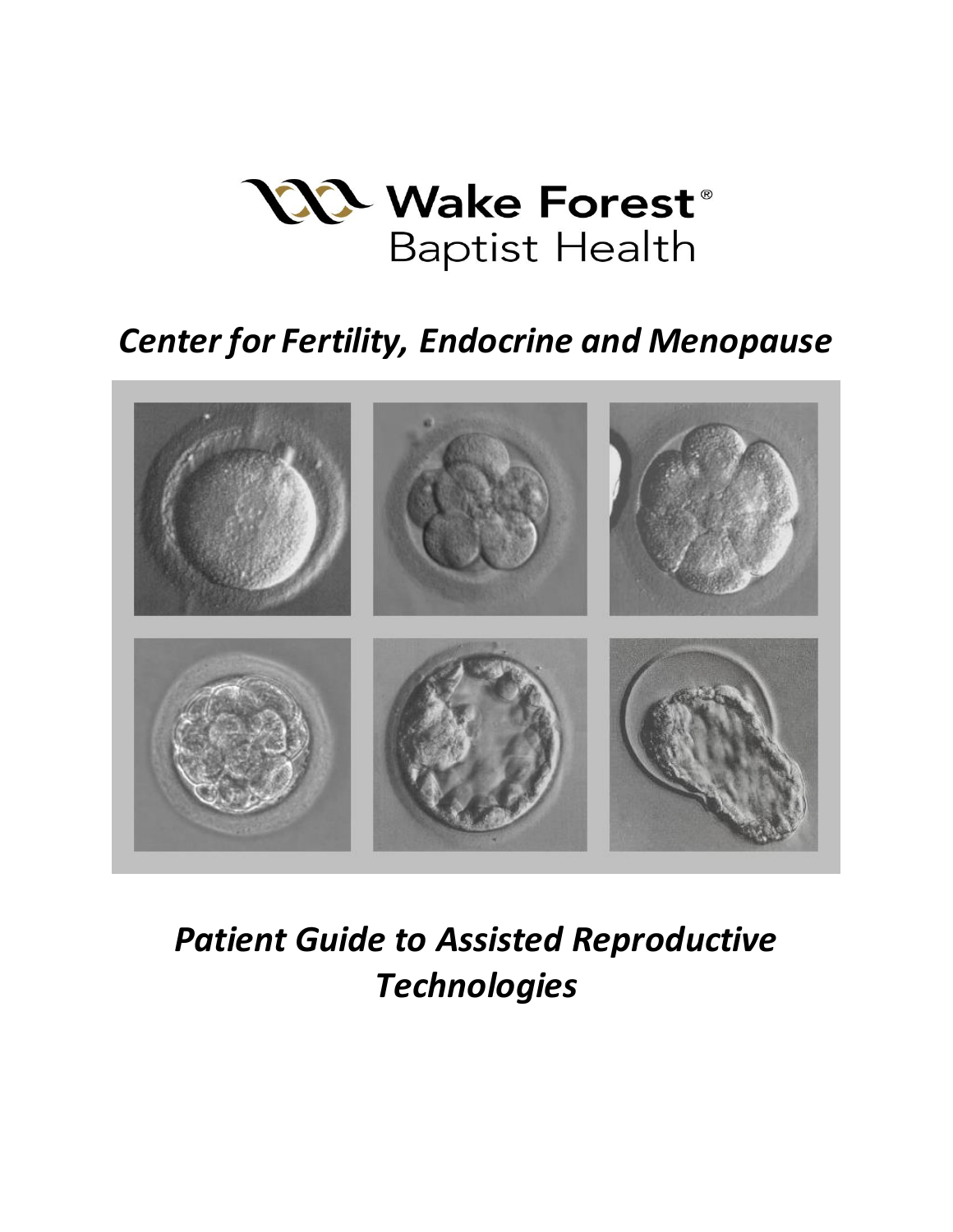## **TABLE OF CONTENTS**

#### Page

 $\overline{2}$ 

| Ι. | <b>General Information</b> |
|----|----------------------------|
|    |                            |

| Preimplantation Genetic Testing (PGT-A/PGT-M)  12-13 |  |
|------------------------------------------------------|--|
|                                                      |  |

#### $\overline{\mathsf{H}}$  . Cycle Instructions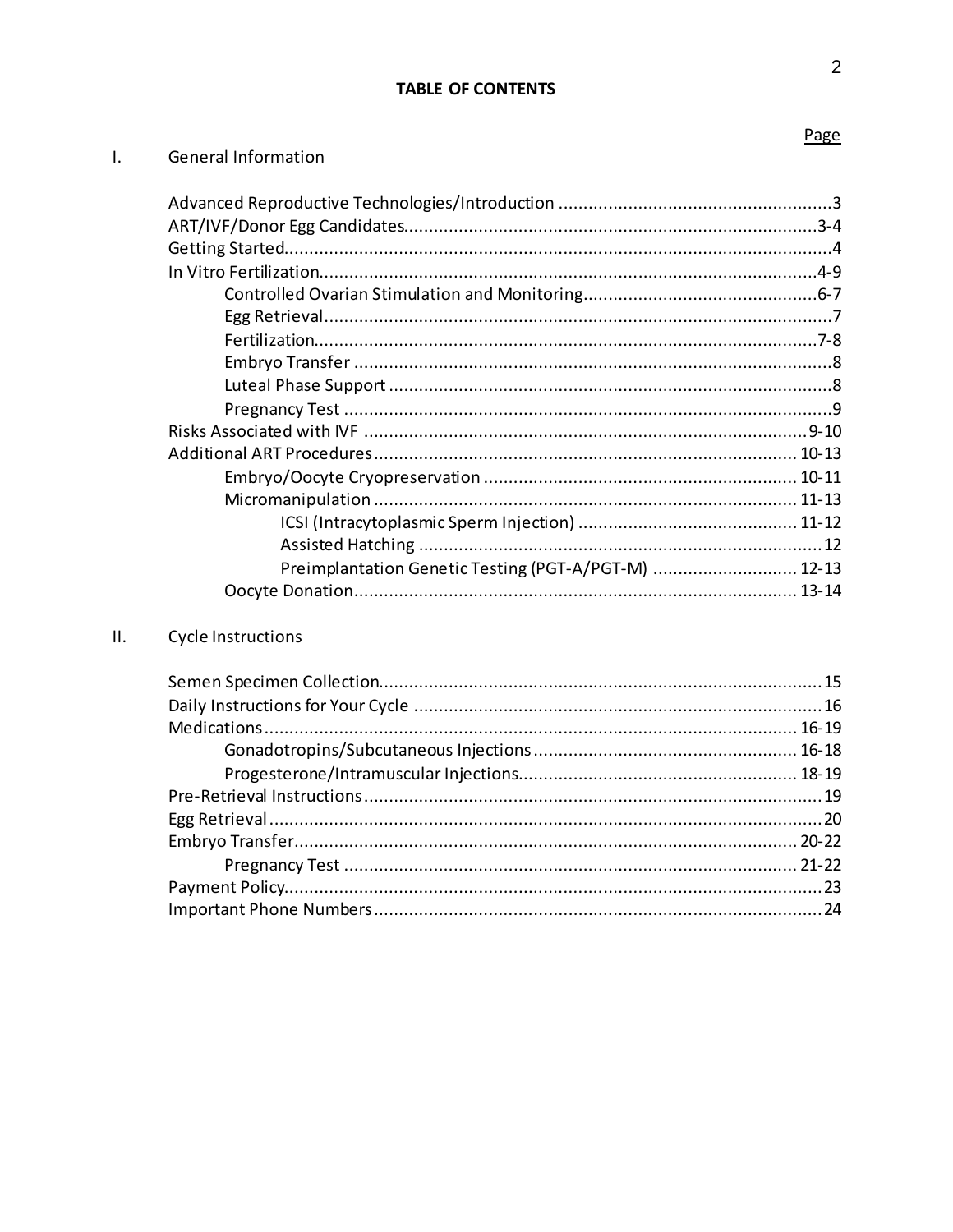## *Advanced Reproductive Technologies(ART)* **IN VITRO FERTILIZATION**

Advanced Reproductive Technologies (ART) is a term used to describe a number of various techniques that have been developed to assist patients in becoming pregnant. These technologies include in vitro fertilization-embryo transfer (IVF-ET), frozen embryo transfer (FET), egg freezing, and micromanipulation. Micromanipulation refers to special techniques used by the ART laboratory to manipulate sperm, eggs, and/or embryos. These techniques include; intracytoplasmic sperm injection (ICSI), assisted hatching (AH), and preimplantation genetic testing (PGT).

This booklet is divided into two sections. Section I is a general review of the different ART technologies employed here at the Wake Forest Center for Fertility, Endocrine and Menopause (CFEM). Section II contains specific instructions related to the IVF cycle, as well a glossary. It is important that you read this booklet in its entirety and ask questions regarding any of the information presented.

#### **ART/IVF CANDIDATES**

Most patients who undergo ART have tried other less complex methods for treating their infertility. Although ART was originally developed to treat infertility caused by tubal disease or blockage, today it is an effective treatment for almost every cause of infertility. ART may be used as first-line therapy for patients with severe tubal disease, severe endometriosis, advanced age, or in couples with severe male factor infertility. It can also be used for patients who may be carriers of genetic disorders that may prevent them from having a healthy viable pregnancy, and couples who require donor sperm.

Prior to proceeding with ART all patients and partners should have completed a basic infertility evaluation. ART candidates who will be using their own eggs should be under 44 years of age and should have:

- No evidence of premature menopause
- At least one accessible ovary, and
- A normal uterus

All ART candidates should be in good health, have a normal uterus, and have no medical conditions that would pose a serious health risk to themselves or the child they would carry.

#### **DONOR EGG CANDIDATES**

Women desiring a pregnancy with donor eggs must have embryos created by the age of 49. To undergo an embryo transfer over the age of 44, the female must fulfill certain criteria, such as approval by MFM and satisfy appropriate cardiology and laboratory evaluation. If the female is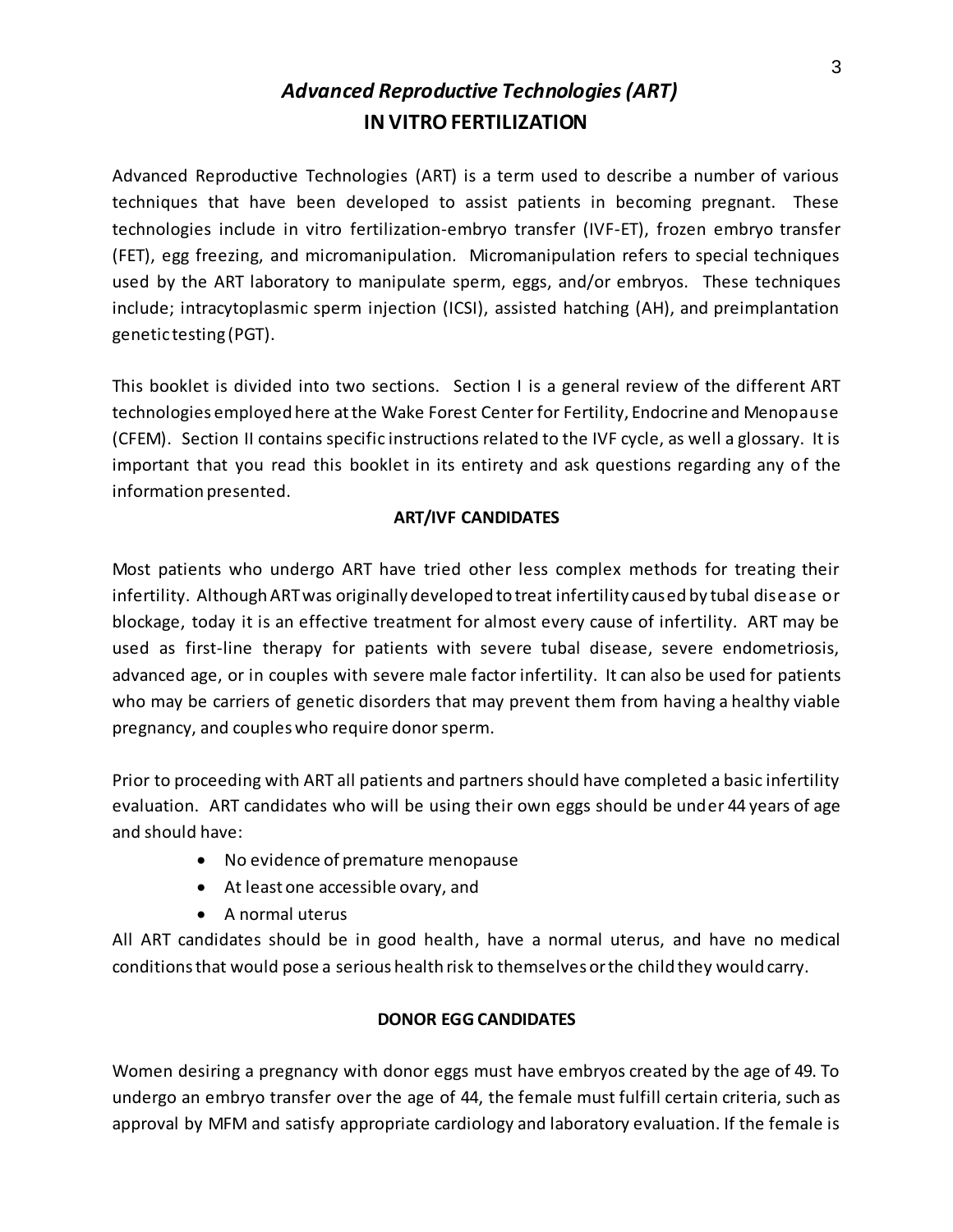determined to be a good medical candidate, embryo transfers can be performed until her 55<sup>th</sup> birthday.

#### **GETTING STARTED**

Before proceeding with any ART cycle, all patients and their partners (if applicable) must have completed the following:

Patient:

- 1. A uterine evaluation within one year of ART cycle (sonohysterography or hysterosalpingogram).
- 2. An egg reserve test (AMH) within one year of ART cycle.
- 3. Infectious disease panel within one year of ART cycle including: Hepatitis B, Hepatitis C, HIV, Chlamydia/Gonorrhea, Syphilis, Blood Type, and Rubella immunity.
- 4. Additional lab work including Vitamin D and TSH testing
- 5. Weight loss, if needed, to achieve a BMI <40
- 6. IVF payment/insurance verification through our financial counselor.

Male Partner *(if applicable)*:

- 1. Infectious disease panel within one year of ART cycle including: Hepatitis B, Hepatitis C, HIV, Chlamydia/Gonorrhea, and Syphilis.
- 2. A semen analysis from an approved laboratory within the last year.
- 3. Optional freezing of back-up semen specimen.

Additionally, it is strongly recommended that all couples consider having recessive carrier screening completed to detect genetic abnormalities that may run in the family such as cystic fibrosis or sickle cell. This is not required, but is available.

Once the above tests have been completed, you and your partner (if applicable) will be scheduled for an appointment with the IVF Nurse Coordinator to learn about the medications, injection techniques, and review the consent forms.

#### **IN VITRO FERTILIZATION (IVF)**

In Vitro Fertilization is the process by which the female oocyte (egg) is allowed to be fe rtilized by the male sperm outside the human body. Once fertilization has taken place, the resulting embryo is transferred into the uterus (Embryo Transfer-ET) in order for implantation to occur. This technology has enabled many couples, who thought that pregnancy was impossible, to have children.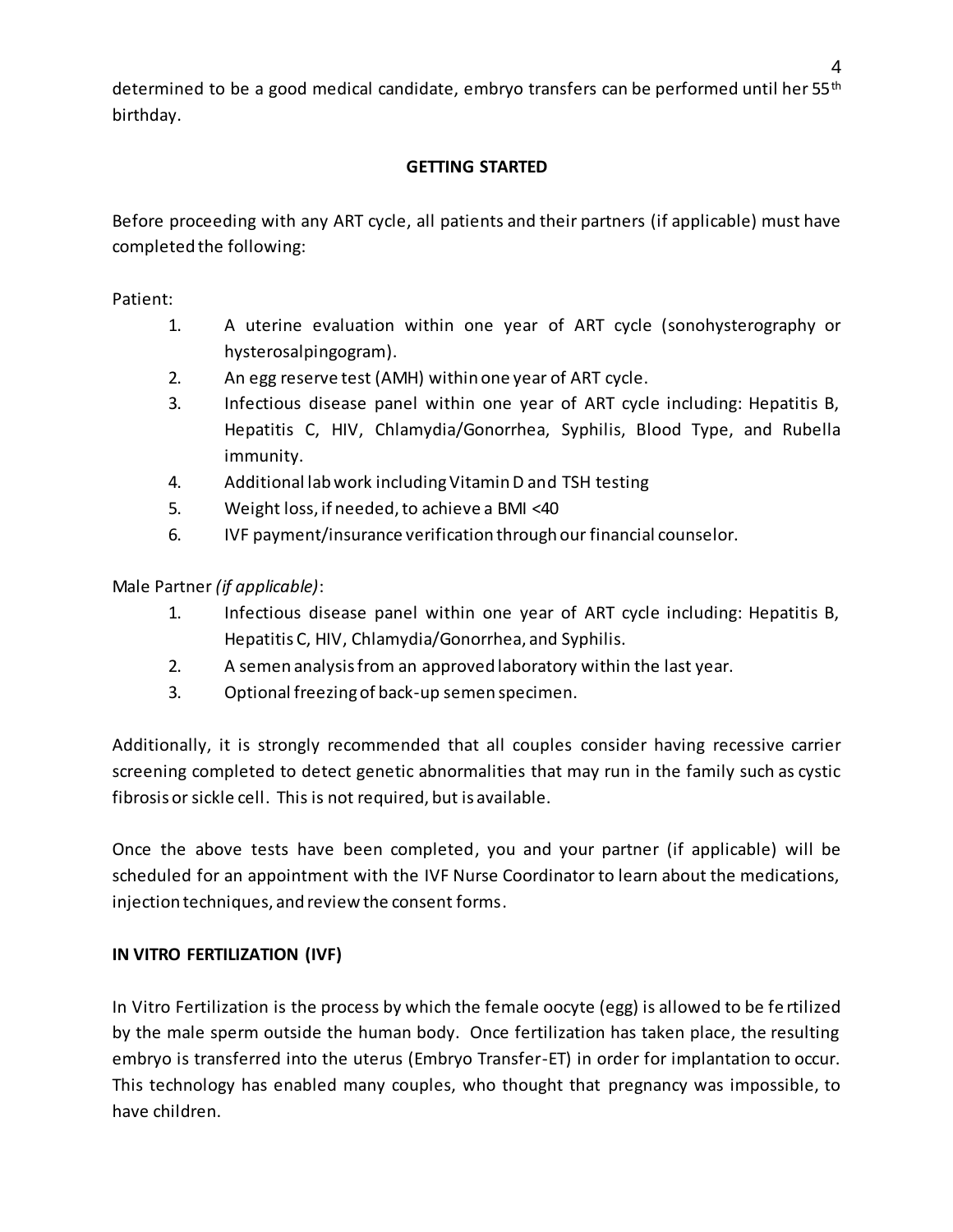The first child born by this procedure was Louise Brown in 1978. Since that time, there has been a dramatic increase in the use and refinement of both in vitro fertilization (IVF) and embryo transfer, such that roughly 2% of all children born in the US are conceived through IVF. To date, there have been several million children born to couples who, without IVF-ET, had little or no hope of bearing children. IVF is well suited for patients who have damaged or n o fallopian tubes, but it is also being used at most centers around the country for other causes of infertility (i.e., endometriosis, low sperm count and unexplained infertility).

Following the successful fertilization of the eggs in the laboratory, the embryo is placed back into the woman's uterus roughly 5 days after fertilization, or in a later month using a frozenthawed embryo. Based on the success rates in established clinics in the United States, live birth rate per egg retrieval for non-donor cycles, is 54.5% for women under 35, but drops to 13.4% for women in their early 40's. (*Clinical Summary Report*, SART, 2013).

#### **IVF-Fresh ET consists of the following steps:**

- A preparatory month using birth control pills, Lupron, Estrogen patches or a combination of these medications
- Ovarian stimulation using injectable gonadotropins specific to patient protocol
- Transvaginal ultrasound guided egg retrieval performed under anesthesia
- Fertilization of eggs in the laboratory using conventional insemination or Intracytoplasmic Sperm Injection (ICSI)
- Placement of fertilized eggs (embryos) into the uterus
- Luteal phase support with injectable progesterone
- Quantitative HCG pregnancy test
- Continued medication support with progesterone until 8 weeks gestation

### **IVF-Frozen Embryo Transfer (FET) consists of the following steps:**

- Completion of an IVF cycle with embryos cryopreserved on day 5 of embryo development
- 2-3 weeks of estrogen priming using estrogen pills, patches or a combination of these medications
- Transvaginal ultrasound and blood work to determine endometrial thickness
- Injectable progesterone for endometrial receptivity and synchronization
- Placement of embryo into the uterus
- Quantitative HCG pregnancy test
- Continued medication support with estrogen and progesterone until 10 weeks gestation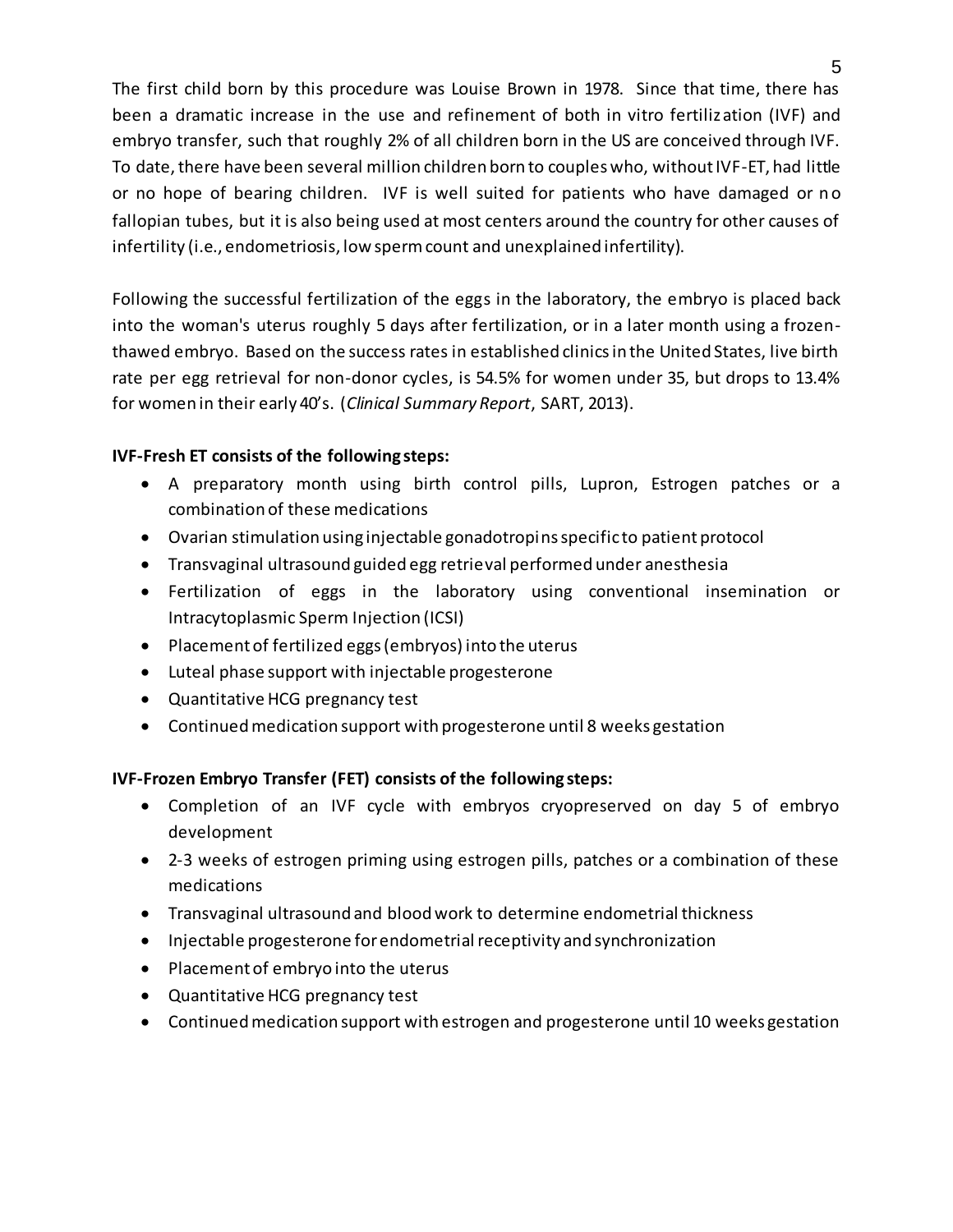#### **1. CONTROLLED OVARIAN STIMULATION AND MONITORING**

#### Controlled Ovarian Stimulation (COS):

Controlled Ovarian Stimulation is the term used for the stimulation of the ovaries to produce multiple eggs (follicles). The drugs used are all in the form of injection. Medications called gonadotropins will be used to stimulate the ovaries to produce multiple eggs. There are several gonadotropin products on the market today (see page 16 for a list of these medications). These drugs contain either the hormones FSH (Follicle Stimulating Hormone) and LH (Luteinizing Hormone) or FSH alone. These hormones are responsible for the production and maturation of eggs.

Additionally, one of two types of drugs will be used to prevent the premature release of eggs. Depending upon the stimulation protocol, Ganirelix®/Cetrotide® or in rare cases, Lupron ®, will be incorporated in your daily injection regimen. Your nurse will provide you with instruction on when to start this medication.

The last medication prior to egg retrieval, called the "trigger shot", is human chorionic gonadotropin (hCG) or Lupron in cases where there is concern for overproduction. This medication is used as a substitute for the midcycle hormonal surge which induces the final maturational changes in the eggs and prepares them for retrieval and fertilization. The trigger is administered when some of the follicles have reached appropriate size for retrieval (17- 20mm).

**Our protocols are modified to meet the needs of each individual patient. Approximately 5% of patients will not develop enough eggs for retrieval and will need to be cancelled. These are typically patients with low AMH levels.** 

#### Timing of Egg Retrieval:

The human egg is susceptible to fertilization for a short period of time. In IVF, it is important that the egg be at the right stage of development when it is exposed to sperm. Evidence of egg maturity is derived from both ultrasound measurements of follicle size and serum levels of estrogen (developing eggs produce estrogen). Once the eggs are at the appropriate size, hCG or Lupron will be given to trigger the final development of the egg. This is the last step in the egg maturation process. The trigger shot is given at night, and roughly 36 hours after the injection the eggs are ready for retrieval and subsequent fertilization. Therefore, women undergoing ovulation induction for IVF will be followed in two special ways, (ultrasound and estrogen measurements) to assess the development of the eggs in their ovaries.

#### Ultrasound:

A transvaginal ultrasound will give the physicians a visual description of the number of follicles developing, and the rate of development. Although one cannot visualize the egg by ultrasound,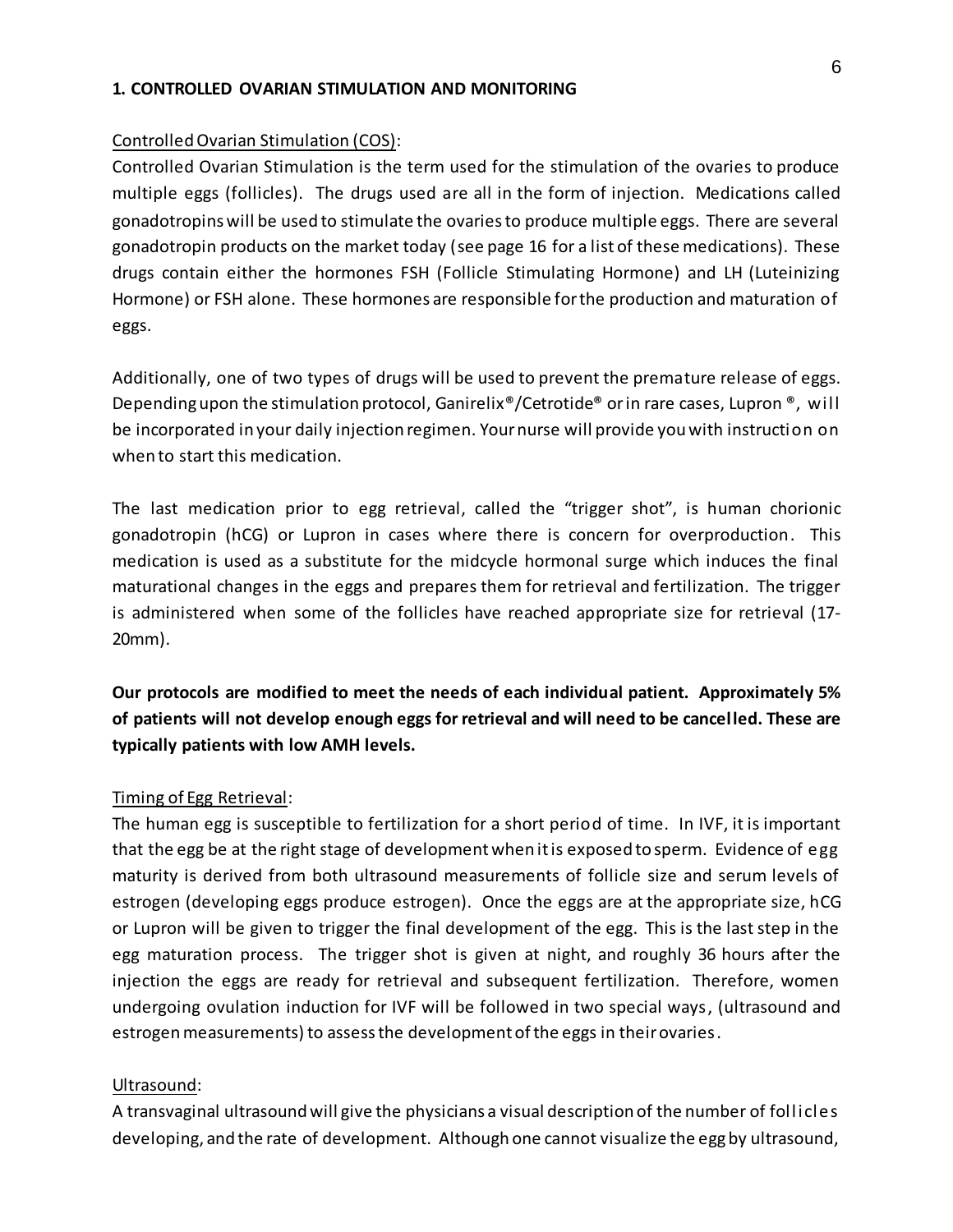one can visualize the fluid filled sac (follicle) in which the egg is growing. The maturity of the egg correlates to the size of the follicle. Unfortunately, the ultrasound cannot always distinguish between a cyst and a follicle containing an egg; thus the estrogen level is very important in helping the physician distinguish between the two.

A baseline ultrasound will be required prior to starting any stimulation medications. This is typically performed on day 2 of the menstrual cycle. Ultrasounds will then be performed every 2-3 days until egg retrieval. Most women need an average of 4-5 ultrasounds with each cycle.

#### Estrogen Measurements:

Estrogen measurements will also be used to follow the growth of the eggs. Because the growing follicles produce estrogen, measurement of serum estrogen is used to guide adjustments in your medication dosage and to give an estimate regarding egg maturity. The test to measure estrogen in blood takes several hours to run; for this reason, blood is drawn in the early morning so that the results will be ready in the afternoon. Estrogen measurements will be obtained on the days that an ultrasound is scheduled. Both the ultrasound and estrogen level will be used to determine the dose of medication and/or the timing of the trigger.

#### **2. EGG RETRIEVAL**

The egg retrieval is performed in the CFEM Minor Procedure Suite via transvaginal ultrasound guided aspiration. This method of egg retrieval is accomplished by inserting an ultrasound probe with a needle guide into the vagina. Anesthesia (conscious sedation) is required. Once the probe is lined up with the follicle (egg), the needle is advanced into the follicle and the fluid is removed. The probe is then redirected and the same method is employed until all follicles have been drained.

After the eggs are collected, they are taken to the lab adjoining the procedure room. While you are recovering from the procedure, the lab personnel will be identifying the eggs and preparing them for fertilization. You will receive an egg count at conclusion of the procedure.

#### **3. FERTILIZATION**

The contents of each follicle that is aspirated will be examined for an egg. Each egg will be graded as to its state of maturity and placed in a separate dish. The dish is then transferred to the incubator which provides an environment suitable for fertilization and development of an embryo. On the day of egg retrieval, a semen sample will be obtained. If conventional insemination is indicated, washed sperm will be placed alongside the egg in the dish. If intracytoplasmic sperm injection (ICSI) is used, a single sperm will be injected into each egg. This technique is necessary when the sperm count or motility is low. Depending on the quality of the sperm and eggs, one can expect 50%-70% of the eggs will fertilize. Cell division of the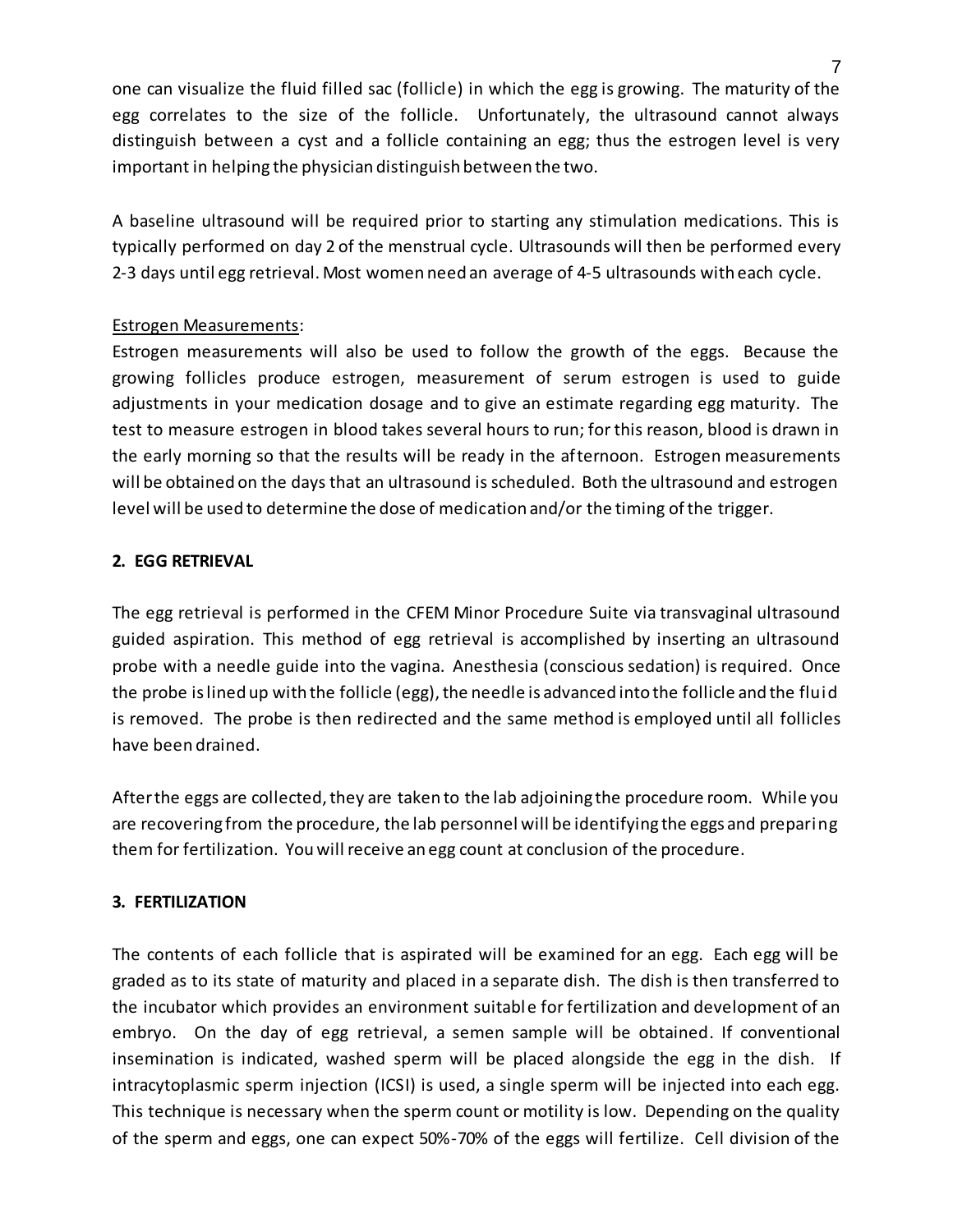fertilized egg will begin about 24-36 hours after retrieval. The embryologist will evaluate the embryo development and provide updates on the day after egg retrieval and again on day 6 of embryo development.

#### **4. EMBRYO TRANSFER**

If you are a candidate for a fresh transfer, your embryo will be ready for transfer on day 5 following egg retrieval. In cases of PGT or overstimulation, all embryos will be frozen and the embryo transfer will occur in a later month. The embryo transfer is an in-office procedure that does not require anesthesia.

Due to the complications of twins and higher order multiples, our goal is to create a singleton pregnancy. For PGT normal embryos, we highly recommend the transfer of only one embryo, and will transfer two embryos only in special circumstances. With the transfer of two genetically normal embryos, the twin rate approaches 80% and triplet rate is roughly 3%.

If embryos are not tested for genetics (PGT), we will allow the transfer of two embryos. However, in women under the age of 38 at the time of embryo creation, we still highly recommend the transfer of only one embryo due to the 40-45% twin rate with the transfer of two embryos. In women over 37, we will often transfer two embryos in order to maximize pregnancy rates.

Prior to the procedure, the embryologist and physician will meet with each couple to discuss the embryo quality, grading, and finalize the decision of how many embryos to transfer.

#### **5. LUTEAL PHASE SUPPORT**

Progesterone, which is produced by the ovary after ovulation, is important for fostering early conditions suitable for implantation of an embryo. Progesterone levels in IVF cycles are usually more than adequate because of the stimulation of the ovaries involved in the first part of the cycle. However, since the process of egg retrieval removes some of the cells that are responsible for making progesterone, it is important to supplement with progesterone following the egg retrieval. This supplementation will be in the form of progesterone injections. This medication will increase the levels of progesterone during the time of early pregnancy. Patients will stay on progesterone until the results of their pregnancy test are known. If a pregnancy has occurred, the progesterone will be continued for an additional 4 weeks.

During a frozen embryo transfer cycle, estrogen will be used to thicken your endometrium and prevent ovulation. Estrogen therapy will be used in conjunction with injectable progesterone until the results of the pregnancy test are known. If a pregnancy has occurred, estrogen and progesterone will be continued for an additional 6 weeks.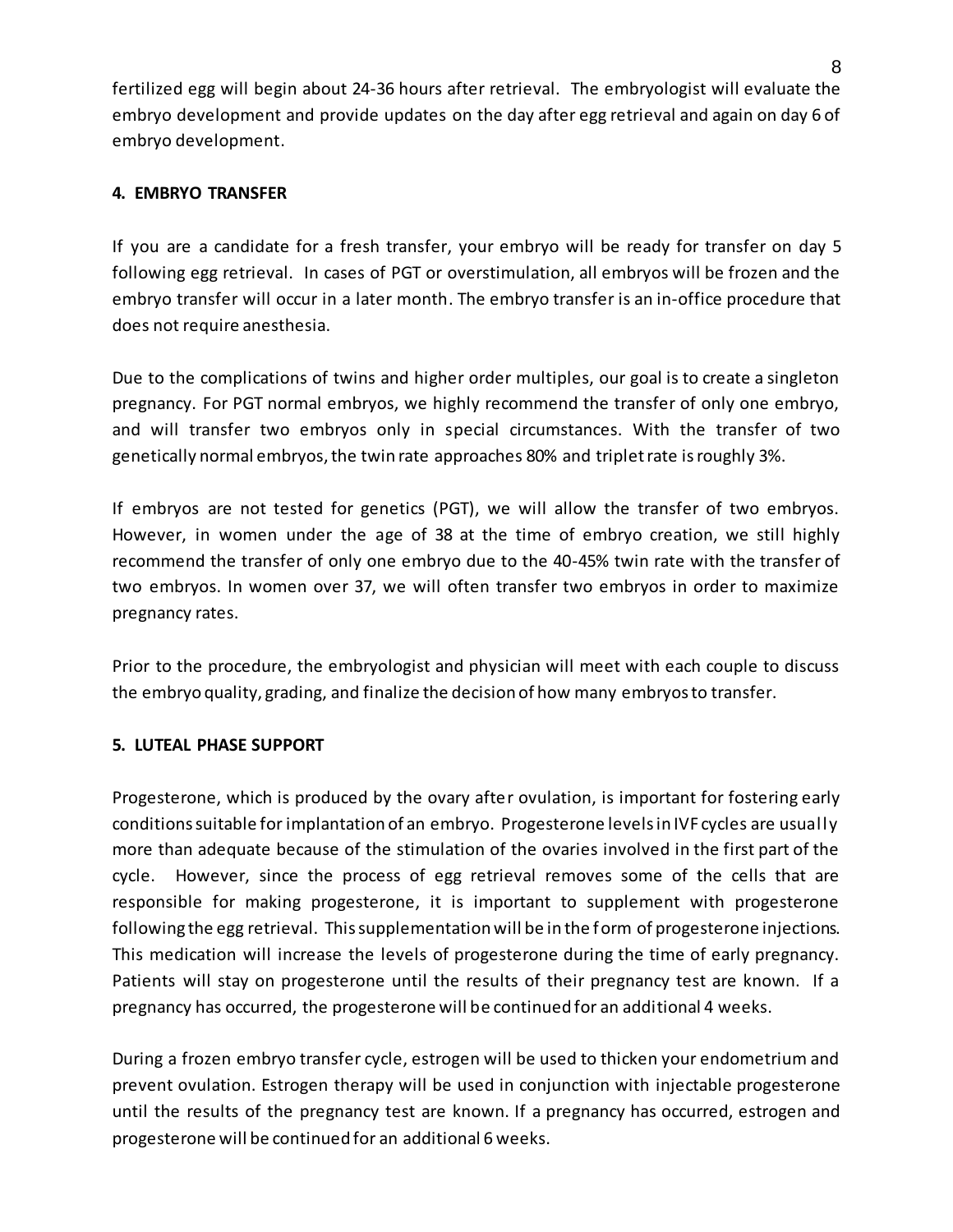#### **6. PREGNANCY TEST**

Pregnancy tests are done 8-10 days following the embryo transfer. This blood level will be drawn in the morning and results will be called to the patient in the late afternoon of the same day. If this day falls on a weekend, the blood test will take place on the following business day.

#### **RISKS ASSOCIATED WITH IVF**

#### Ovarian Hyper-Stimulation Syndrome:

A rare complication of IVF is Ovarian Hyper-Stimulation Syndrome (OHSS). OHSS can occur when too many eggs are being developed in combination with a very high estrogen level. When eggs are aspirated from the ovary, hyper-stimulation is uncommon. In the rare event this does occur, symptoms may include pain, fluid accumulation into the abdomen, and alterations in electrolytes and circulation.

#### Egg Retrieval:

While rare, the risks of vaginal ultrasound retrieval include the possibility of bleeding, injury to internal organs, or infection which might require antibiotic treatment. You will be given prophylactic antibiotics just prior to the egg retrieval. Although adverse reactions are very rare, you will be monitored closely during and following the retrieval. There may be some discomfort with the procedure; however, you will be given IV sedation.

#### Tubal Pregnancy:

While rare, all ART procedures can result in an ectopic (tubal pregnancy). The rate of tubal pregnancy per embryo transfer is under 1%. All women with a positive pregnancy test will be followed carefully to facilitate early diagnosis of this condition.

#### Additional Concerns:

All couples who conceive naturally, have a 2%-5% risk of having a child with a birth defect. For years, data obtained from IVF centers across this country have not shown an increase in birth defects in children conceived from IVF techniques. More recent studies have shown around 4% of children conceived through IVF have some birth defect, many of which are minor. Other factors can contribute to birth defects such as advanced age of the mother and chromosomal abnormalities in the couple. IVF and associated techniques may also increase this risk; however, at this time there is limited evidence as to the role IVF has in increasing the risk of birth defects.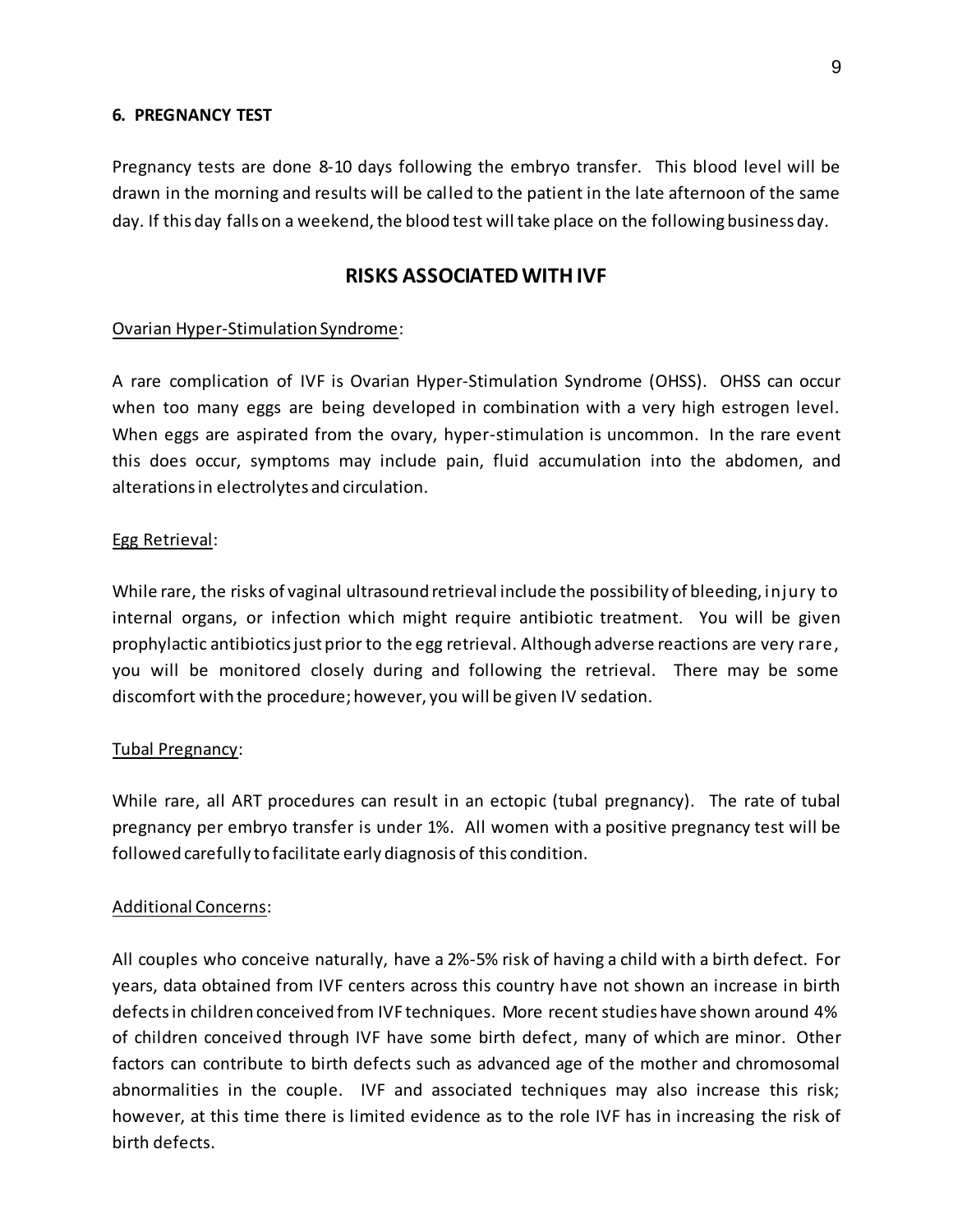Roughly 18% of all pregnancies will result in a miscarriage, and roughly 1% of all pregnancies will end in a tubal pregnancy. However, if PGT is performed, the miscarriage rate drops to under 10%. While miscarriages often require no intervention, they occasionally need to be managed with a D&C (Dilation and Curettage). Tubal pregnancies can be life threatening, but if caught early, can be treated with a shot of methotrexate. If not diagnosed early, they must be removed, usually by laparoscopy.

There has been some concern regarding the use of ovulation induction agents and the development of ovarian cancer. More recent studies, however, have refuted the initial claims about such a link.

## *Additional ART Procedures* **EMBRYO/OOCYTECRYOPRESERVATION**

In the early to mid 1990's the technique of freezing embryos was developed and refined. Today, embryo and oocyte cryopreservation is standard practice in many IVF centers. The current method of cryopreservation is vitrification, which is achieved by ultra-rapid cooling to quickly cryopreserve the embryo/oocyte in a suspended state. This process avoids ice crystallization and protects the embryos/oocytesfrom damage.

In embryo cryopreservation, eggs are fertilized with sperm and viable embryos are frozen on day 5 or 6 of development. If a patient does not become pregnant, or wishes to have another child, they can return to have the frozen embryos thawed and transferred without having to undergo ovarian stimulation and egg retrieval. This technology has increased the pregnancy rate for IVF by increasing the number of embryo transfers from one egg retrieval. The national live birth rate per transfer of thawed embryos is roughly 45% (*Clinical Summary Report,* SART 2016). This number increasesif the embryos are genetically tested (PGT).

In recent years, many women have elected to preserve their fertility and delay childbearing by freezing their eggs at a young age. In oocyte cryopreservation, eggs are frozen for future fertilization. Patients who choose to proceed with egg freezing will undergo the same pretesting requirements and medication regimen as those undergoing IVF. Cryopreserved eggs are thought to be viable indefinitely once they are frozen.

Although embryo/oocyte cryopreservation is a good option for many women, not every patient will have embryos/oocytesto freeze. The decision to freeze viable eggs will be made on the day of egg retrieval. The decision to freeze viable embryos will be made on day 5 or 6 of embryo development, and will be determined by the embryologist. Some patients even elect to fertilize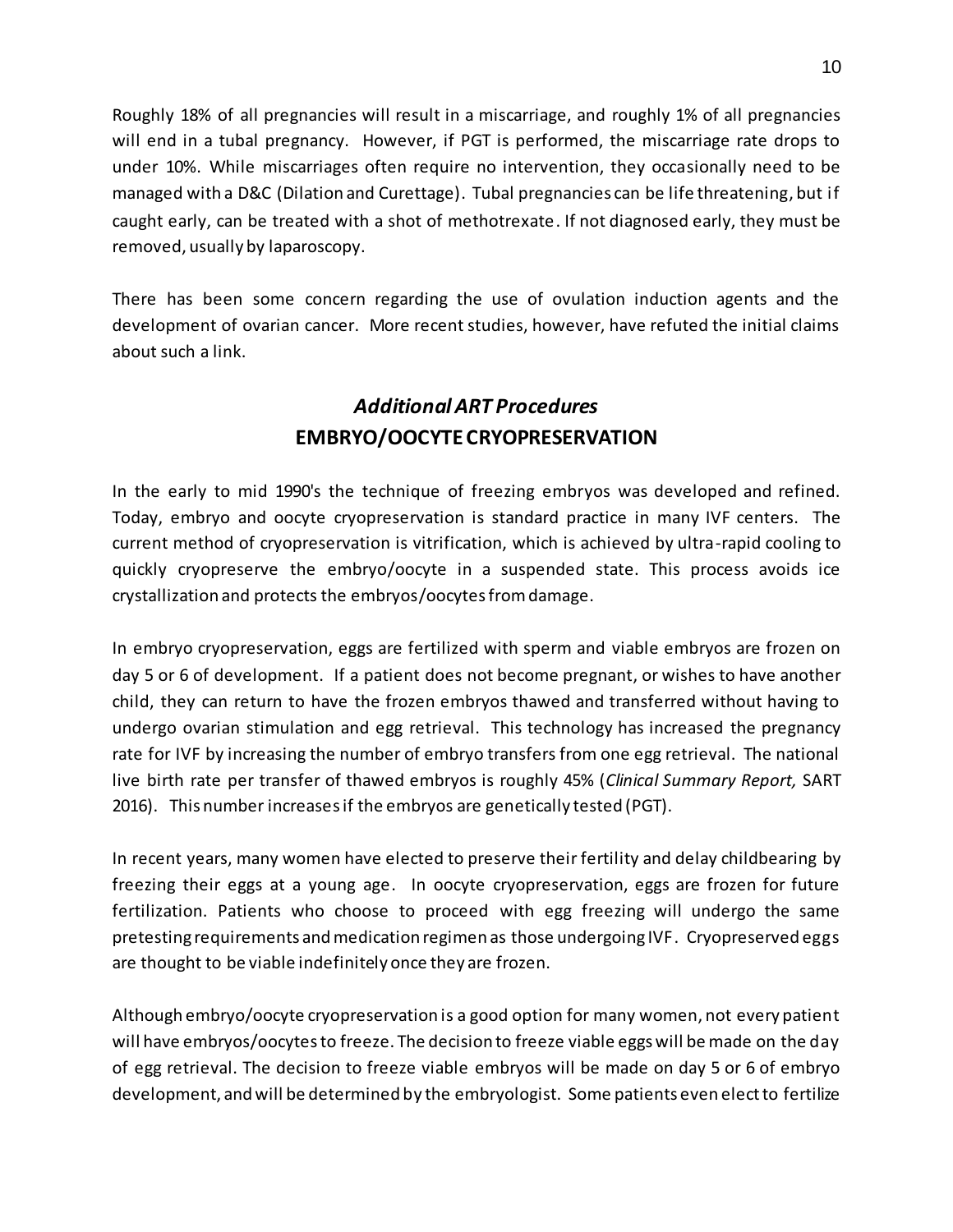only some eggs and freeze the remainder. This is helpful in women who want to minimize the number of embryos created.

#### **MICROMANIPULATION**

Advances in microscopic equipment and knowledge about eggs, sperm and embryos have led to the development of new techniques in ART. Micromanipulation refers to the handling and manipulation of individual eggs, sperm, or embryos in an effort to improve fertilization and/or pregnancy rates. These techniques require specialized equipment and personnel. Currently the most common micromanipulation techniques used are **Intracytoplasmic Sperm Injection (ICSI)** and **Assisted Hatching**. **ICSI** is used to assist fertilization in cases of male factor infertility as well as other diagnoses. **Assisted Hatching** is used to help the inner cell mass of the embryo "hatch" from the zona pellucida (outer shell). In addition, our facility also offers **Pre-Implantation Genetic Screening** in the form of chromosome abnormality screening **(PGT-A)** and single gene disorder screening **(PGT-M). PGT-A** is available for couples who wish to screen for chromosomal normalcy, knowing that most IVF failures and miscarriages are the result of a missing or extra chromosome. PGT-A also provides information on Trisomy 21 and gender. **PGT-M** is available for couples who have a genetic disorder that they do not wish to pass on to offspring, or which impairs their ability to maintain a pregnancy.

#### **Intracytoplasmic Sperm Injection (ICSI)**

The ICSI technique was developed in the early 1990's to treat cases of severe male factor infertility. This technique involves injecting a single sperm into the interior (cytoplasm) of an egg. ICSI is not a guarantee of fertilization; however this intervention can overcome poor semen parameters.

Candidates for ICSI may include patients with very low sperm counts, poor motility, and/or abnormal morphology. This technique is also used in couples with a history of failed fertilization with conventional insemination. ICSI may also be used to achieve fertilization using surgically extracted sperm from patients with anatomic or surgical conditions (such as vasectomy) that prevent sperm from entering the ejaculate. We also use ICSI in other types of cases, such as unexplained infertility, diminished egg quality, low egg yield, and all PGT cases.

#### Risks Associated with ICSI

Recent evidence suggests that some forms of severe male factor infertility are genetic and may be passed on to male offspring through the ICSI procedure. In some studies, the incidence of congenital abnormalities (birth defects) following ICSI appears to 1%-2% higher than that of the general population.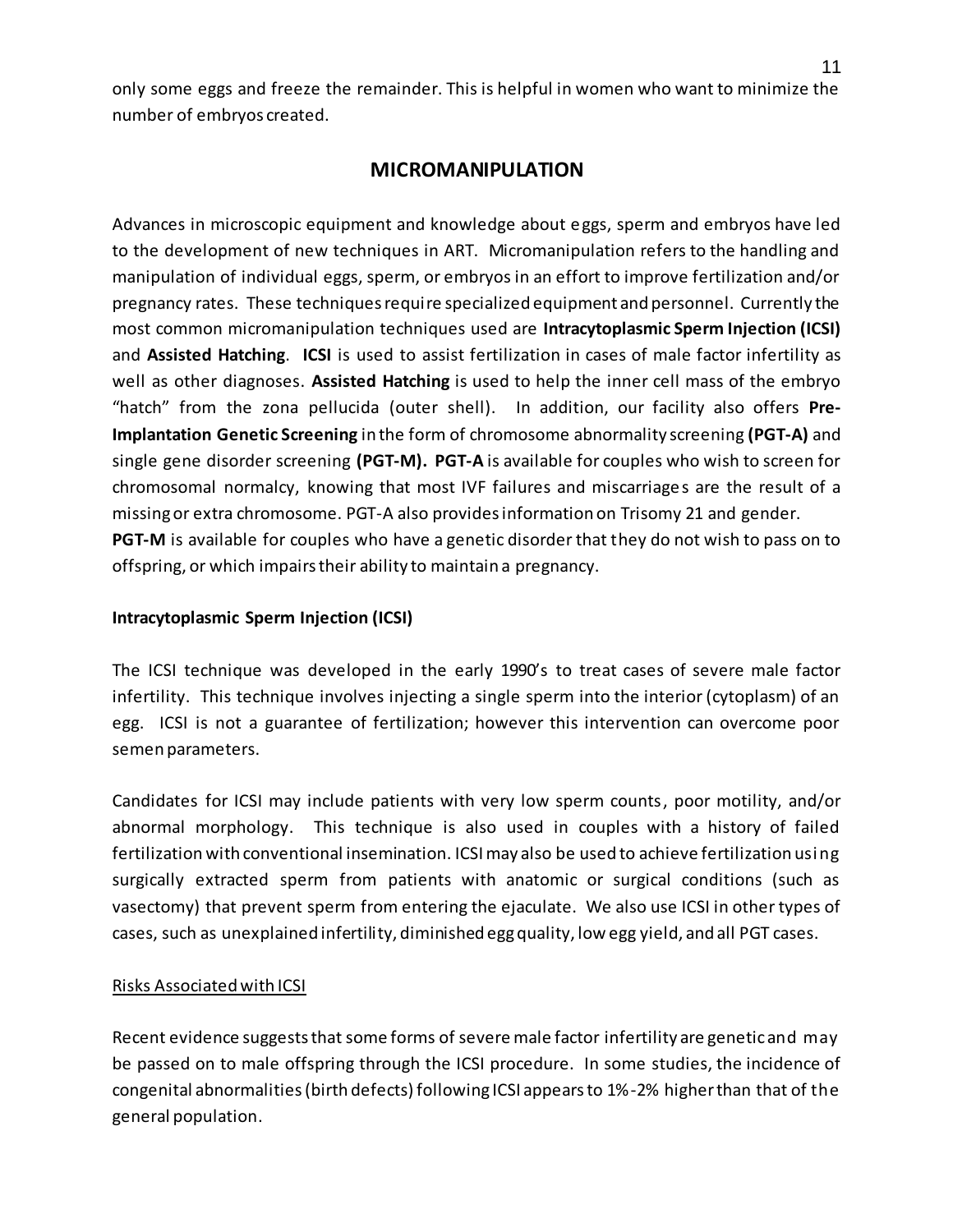Some risks associated with ICSI may include: possible genetic consequences of selecting an abnormal sperm for injection, degeneration of the egg caused by sperm injection, decreased fertilization rate, poor or arrested embryo development, and reduced chance of a successful pregnancy outcome. There is no guarantee that ICSI will result in either fertilization or pregnancy.

The alternatives to ICSI for treatment of severe male factor infertility are limited. One option is the use of donor sperm. Using donor sperm normalizes the success of conventional IVF -ET in couples with severe male factor infertility. In cases where male factor is the only diagnosis, pregnancies with donor sperm can be achieved through timed intrauterine insemination, a treatment far less expensive and complicated than IVF-ET.

#### **Assisted Hatching**

Assisted Hatching is a process wherein a special solution or a low-energy laser beam is used to dissolve the thick coating around the embryo. There is a small risk of damage to the embryos from the procedure. It is not clear which patients are the best candidates for assisted hatching. Currently, the laboratory uses Assisted Hatching on all Day 3 embryo transfers and all Frozen Embryo Transfers (non PGT-A/PGT-M embryos). In order to perform Assisted Hatching patients must sign a separate consent. Please note, assisted hatching is automatically done on all embryos undergoing genetic testing.

#### **Pre-Implantation Genetic Testing (PGT-A)**

Pre-Implantation Genetic Testing (PGT-A) is an IVF procedure designed to examine your embryos for chromosomal abnormalities, specifically the number of chromosomes. Most IV F failures and miscarriages are due to a missing or extra chromosome. Screening can potentially benefit all who present for IVF, particularly advanced maternal age couples and families who suffer with recurrent pregnancy loss. This procedure involves taking a biopsy from the trophectoderm (outer cell layer) of a Day 5 embryo (Blastocyst) and analyzing the genetic material chromosomal for abnormalities. Chromosomal abnormalities can result in aneuploidy (embryos having the wrong number of chromosomes). Typically, at least half of the embryos will carry an extra or missing chromosome, which is called aneuploidy. A higher percentage of abnormality is often found in women over the age of 35. PGT-A aims at improving pregnancy and live birth rates by allowing your physician to transfer only those embryos that are chromosomally normal.

#### **Pre-Implantation Genetic Testing (PGT-M)**

Pre-Implantation Genetic Testing (PGT-M) can be used in conjunction with IVF to screen embryos for genetic abnormalities. This procedure involves taking a biopsy from the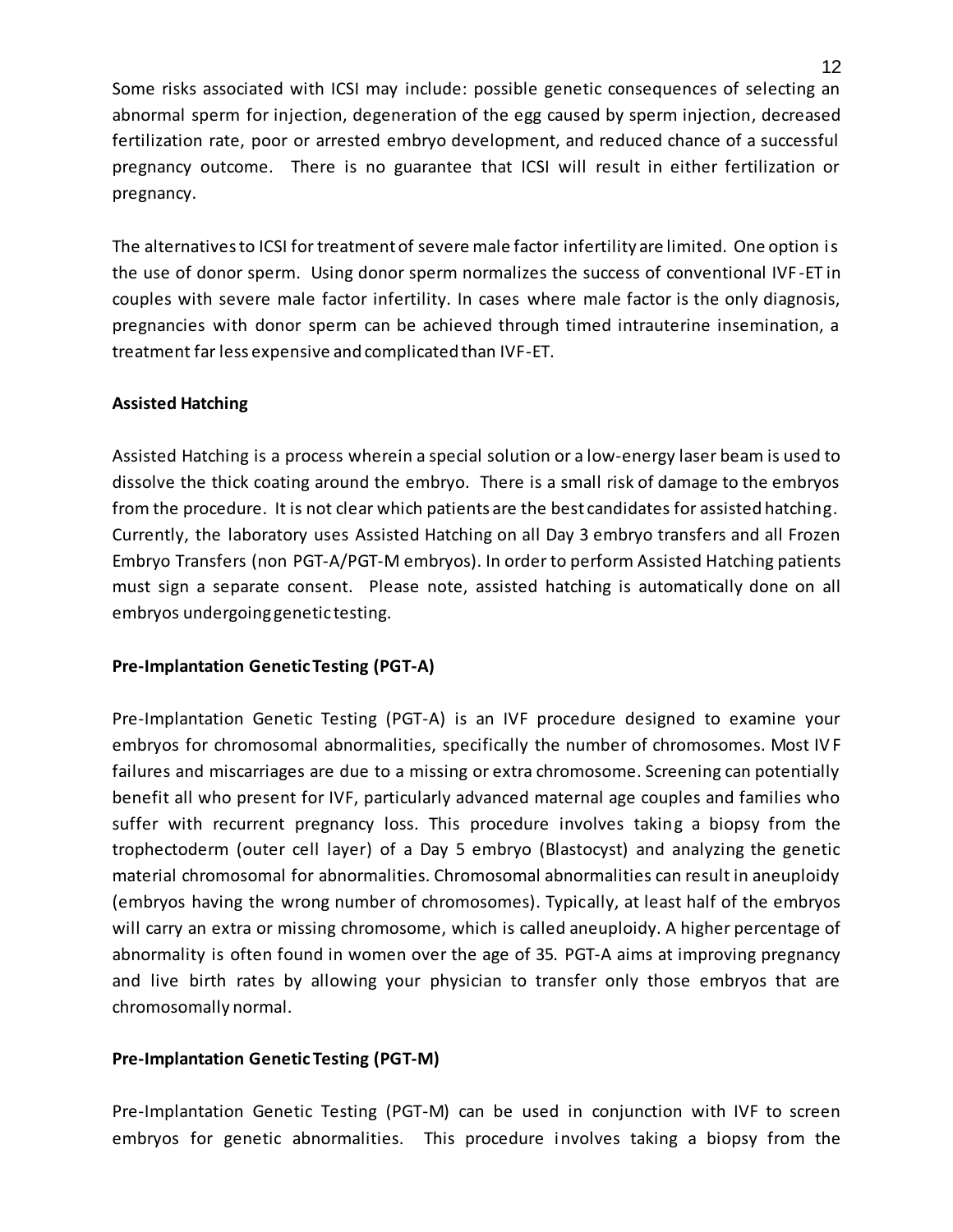trophectoderm (outer cell layer) of a Day 5/6 embryo (Blastocyst) and analyzing the genetic material (DNA) for abnormalities. PGT-M is offered to patients who are carriers of single gene disorders (diseases that can be traced to a specific location on a gene).

Couples who wish to proceed with PGT-M testing will be referred to a genetics lab for registration and probe creation. You will be required to submit a cheek swab and DNA sample, which will be used to build a probe specifically designed for your family. When the probe is complete, the biopsied cells are analyzed to determine embryos that have inherited the disease and those embryos that are free from the disease. Please note that probe creation can take several months. Your IVF treatment cycle cannot start until probes are completed by the genetics lab.

#### Risks Associated with PGT-A and PGT-M

As in any conception, there is a risk of birth defects in children born following PGT-A/PGT-M testing. There is also the risk of a false negative result, which would lead to embryos being transferred that carry the disease in question. Additionally, it is possible that the test will find that there are no embryos suitable for transfer.

#### PGT Follow up

If you elect for PGT, the results often take 10-14 days to return to us. At that time, a phone consult will be arranged to review results with the physician.

## **OOCYTE DONATION**

For some women pregnancy with their own eggs is highly unlikely. A few women carry a genetic defect which should not be passed on to their offspring; other women may not be able to produce good quality eggs. This may happen due to premature failure of the ovaries (early menopause), surgical removal of the ovaries, or failure of the ovaries to respond adequately to ovarian stimulation. Advancing age also affects and contributes to lower pregnancy rates and higher fetal defects in women over the age of 35.

Anonymous Frozen Egg Donation offers the opportunity for women to experience pregnancy and expand their families. Through third party anonymous Frozen Egg Donor Banks, prospective donors and intended parents are matched as closely as possible through selective profiles. The recipient couple will not have access to identifying information of their donor and conversely the donor will not have access to the identity of the couple receiving her eggs. The live birth rate per transfer is roughly 56.1 % (*Clinical Summary Report*; SART, 2013).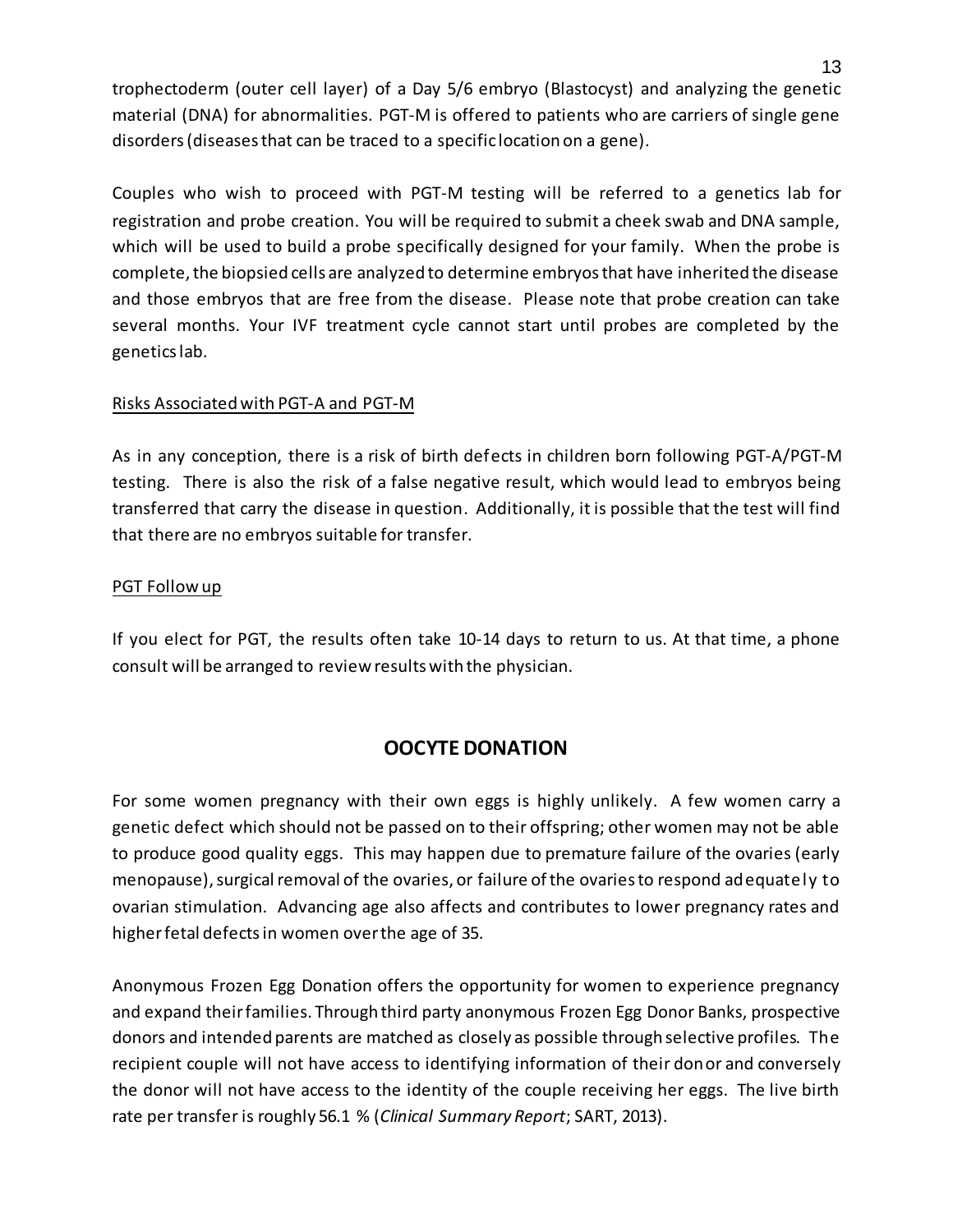Steps involved in IVF with donor eggs include:

- 1) Identify donor agency and select anonymous donor
- 2) Third party coordinator will approve donor selection and coordinate shipment of frozen donor eggs to CFEM embryology lab
- 3) Consent forms, psychological screening, recessive carrier screening, and infectious disease screening
- 4) Thaw/Fertilization of donor eggs with designated sperm source
- 5) Uterine preparation with estrogen priming and progesterone per FET protocol
- 6) Transfer of the resulting embryo to the recipient's uterus
- 7) Pregnancy test 8-10 days later
- 8) Continuation of hormone support for an additional 6 weeks.

It is also important to consider the psychological aspects of using donated eggs. Many couples may have fears that a child conceived with donated eggs or sperm may not look like them or they may fear that they will not be able to bond to the child as they would a child conceived with their own eggs or sperm. Although these concerns are very common, they do need to be dealt with before proceeding with a Donor IVF cycle. If you are considering the use of donor eggs or sperm, you may be required to meet with a psychologist to discuss this option in detail and explore the psychological issues regarding donor gametes. Our center offers the services of a Reproductive Psychiatrist for couples in need of counseling.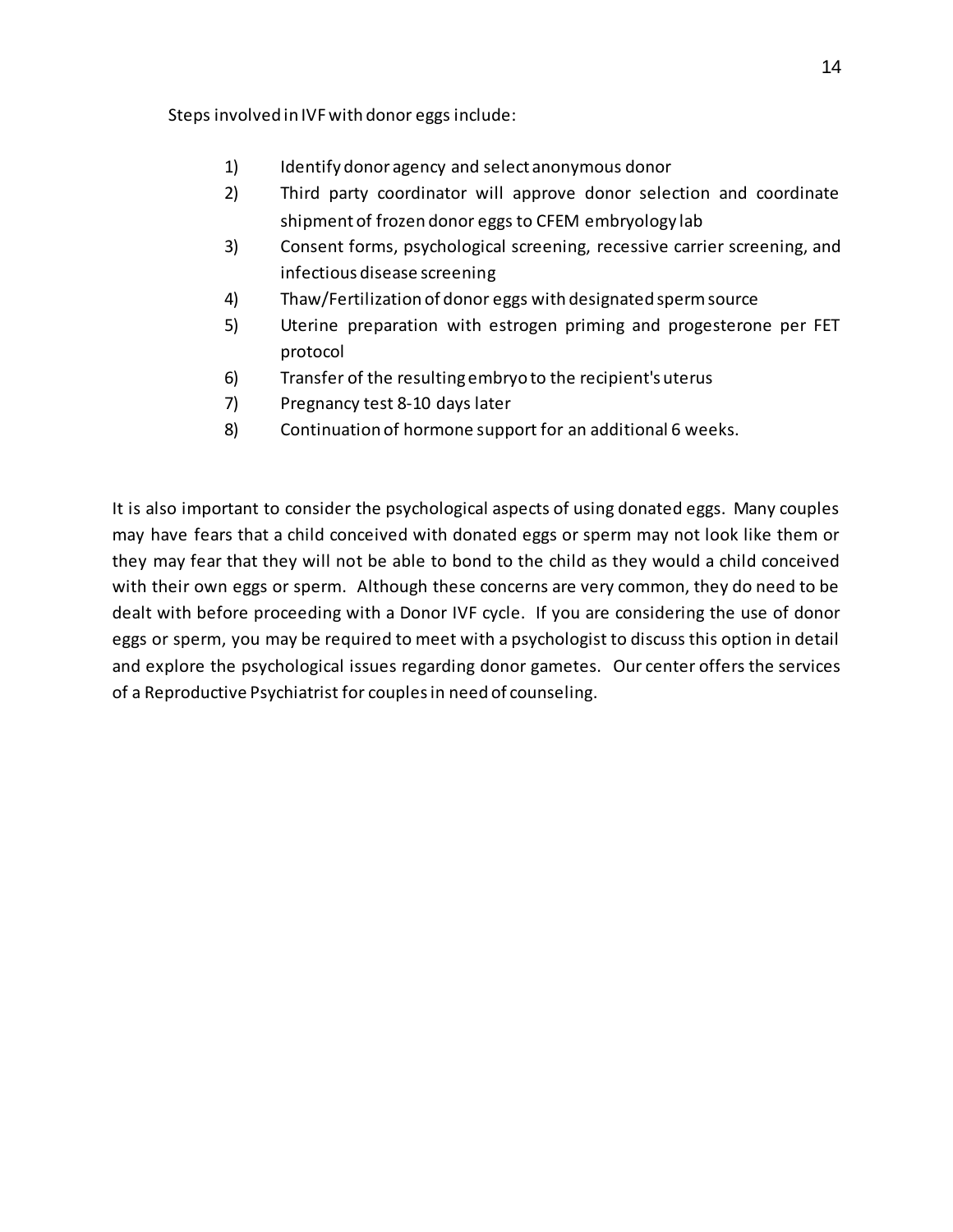#### **INSTRUCTIONS FOR SEMEN SPECIMENS**

A semen analysis is required in preparation for IVF. Results will determine the method of fertilization used in IVF. If your partner is providing a fresh sample, this will be collected on egg retrieval day. Please note that semen analysis is performed by appointment only. Please call the andrology lab at 336-716-3677 to schedule.

Below are instructions you should follow for each collection:

## **IT IS IMPORTANT THAT YOU PROVIDE THE SPECIMEN AT THE DESIGNATED TIME. FAILURE TO DO SO MAY REQUIRE POSTPONEMENT OF YOUR IVF CYCLE.**

- 1. Please abstain from any ejaculation 2-5 days prior to your appointment. Abstinence for a longer or shorter period of time may affect the results. The preferred method of collection is by masturbation. Do not use a condom, and use only approved lubrication (Preseed) while obtaining the specimen. Most condoms contain a spermicide that will adversely affect semen quality.
- 2. The specimen may be collected at home or in the clinic collection room. If the specimen is collected at home, it must be in the office no more than one hour after collection. Specimens must be collected in a sterile container with a screw on lid. Keep the specimen between room and body temperature (70-98.6 degrees). All containers must be labeled with your name, partner's name and time of collection.
- 3. Please bring a valid and current form of picture identification and insurance card with you at the time of your appointment for verification.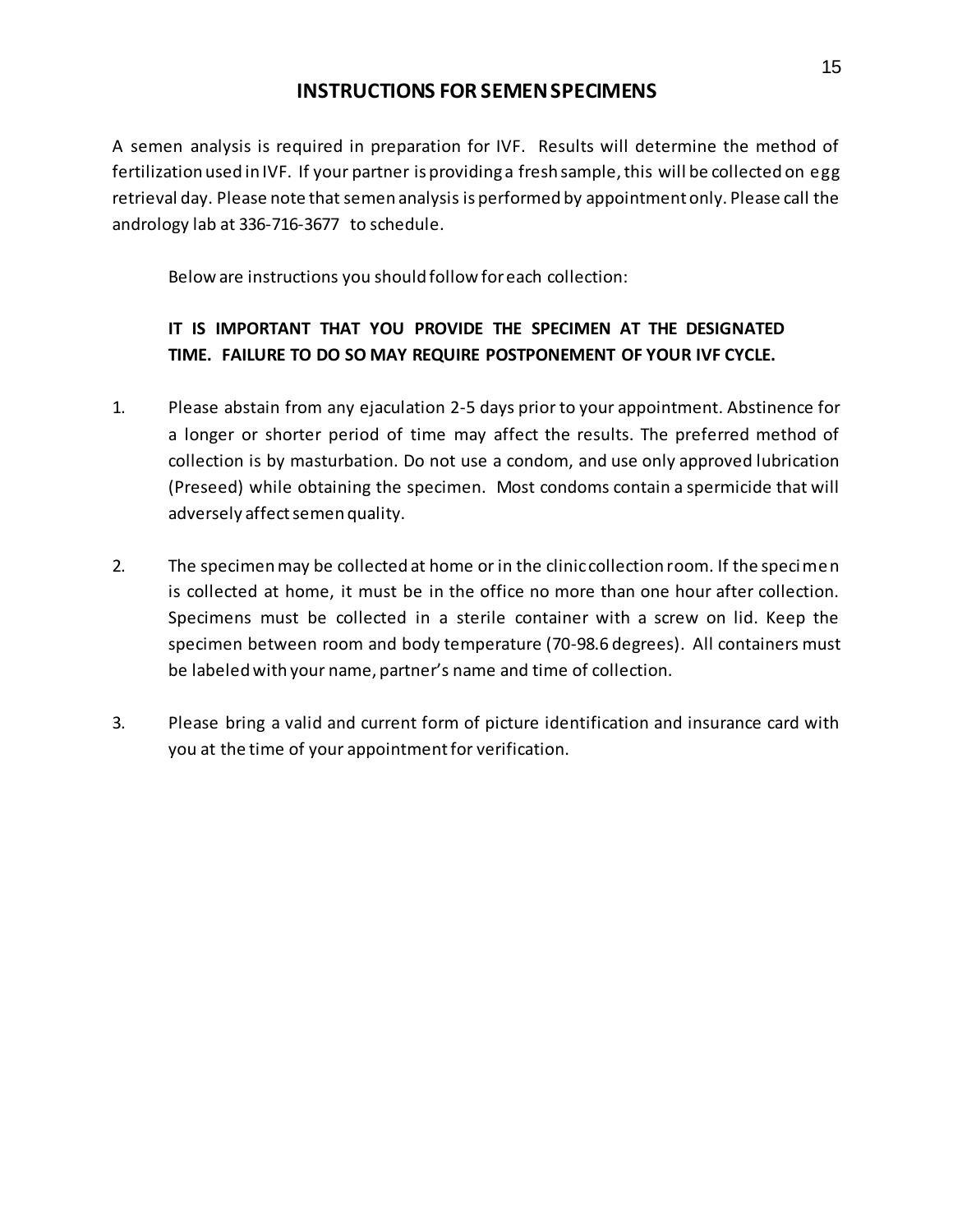## **DAILY INSTRUCTIONS FOR YOUR CYCLE**

The following pages contain information and instructions for you to follow in relation to your IVF cycle. You will find it helpful to review this material each time you enter a new phase of your cycle. Please refer to your specific protocol to see which information is pertinent to you.

You may also find it helpful to keep a calendar of clinic appointments. Please bring your workbook to your appointments so that we can make notes or changes if necessary.

| <b>Common Name</b>     | <b>Actual Name</b>     | <b>Purpose</b>                                                 |  |
|------------------------|------------------------|----------------------------------------------------------------|--|
| Ganirelix <sup>®</sup> | <b>GnRH</b> antagonist | To prevent spontaneous release of eggs                         |  |
| Cetrotide <sup>®</sup> |                        |                                                                |  |
| Lupron <sup>®</sup>    | GnRH agonist           | suppression/prevent<br>Ovarian<br>spontaneous release of eggs  |  |
| Follistim <sup>®</sup> | Gonadotropins          | Stimulate ovaries to develop multiple                          |  |
| Gonal-F <sup>®</sup>   | (FSH only)             | eggs                                                           |  |
| Menopur <sup>®</sup>   | Gonadotropins          | Stimulate ovaries to develop multiple<br>eggs                  |  |
|                        | (FSH and LH)           |                                                                |  |
| Novarel <sup>®</sup>   | hCG                    | Final injection before egg retrieval, used<br>to maturate eggs |  |
| Pregnyl <sup>®</sup>   |                        |                                                                |  |

#### **MEDICATIONS**

*In addition to the information you will receive from us regarding your medications you may also access specific information on-line at the following website:* **[www.freedommedteach.com](http://www.freedommedteach.com/)**

You will be required to attend a Medication Injection Teach class (scheduled by appointment only).

### **GONADOTROPINS (FSH, FSH/LH)**

There are a variety of gonadotropins available for ovarian stimulation. You will be prescribed one or a combination of the following: Follistim®, Gonal-F®, and Menopur®. Gonadotropins are given to stimulate the ovaries to produce several follicles in one cycle. This allows the providers to retrieve more eggs and thus ensures a greater chance of fertilization.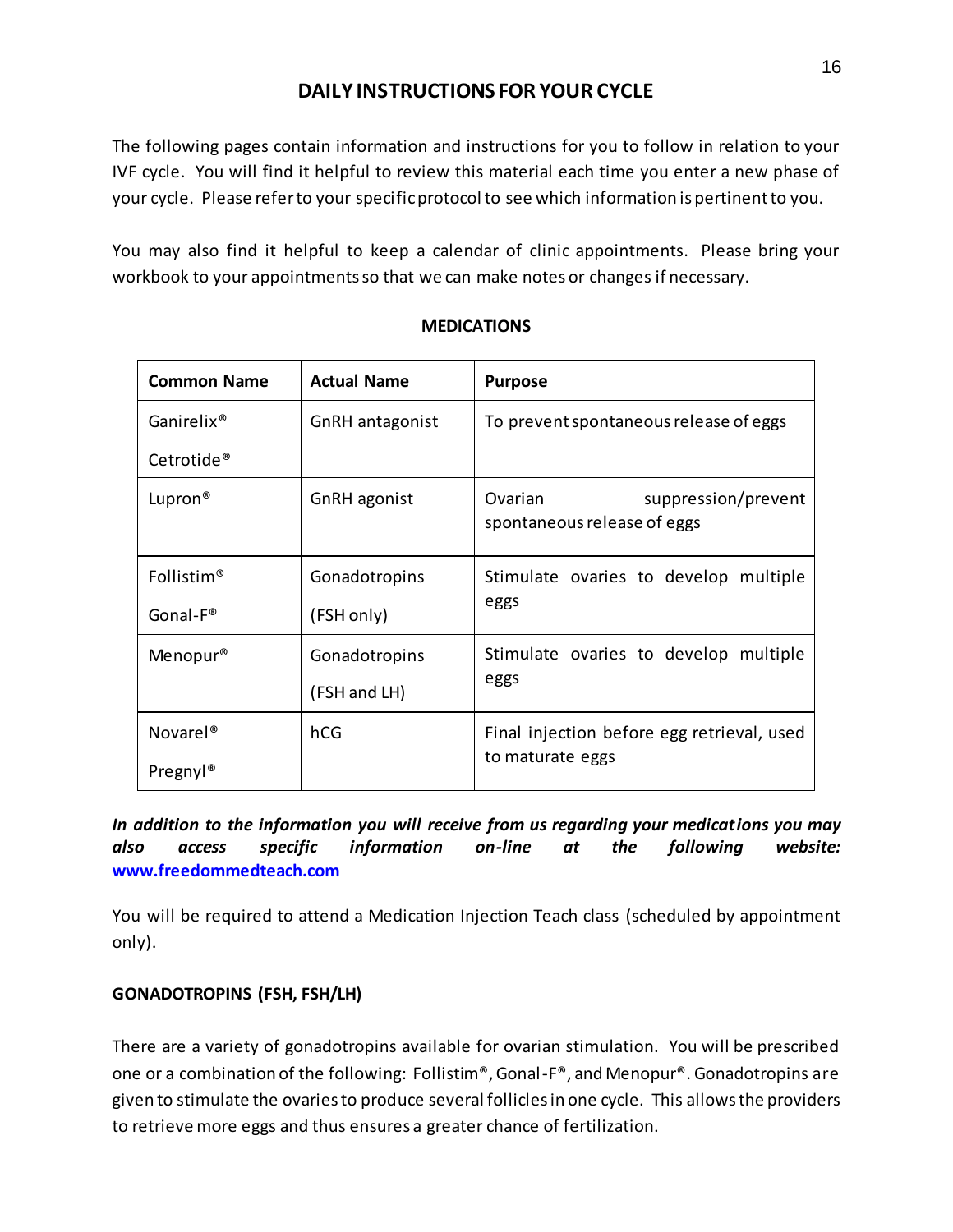#### **Side Effects:**

Side effects associated with these medications include injection site reactions and ovarian hyper-stimulation. Other reported side effects include dizziness, nausea, headaches, irritability and hot flashes. These, however, are thought to be associated with the increase in estrogen levels from the stimulated follicles.

#### **Risks:**

Hyper-stimulation of the ovaries is a potential risk when taking ovulation induction agents. Hyperstimulation occurs when the ovaries become enlarged. In mild to moderate cases of hyperstimulation, a person may experience abdominal distension and/or abdominal pain. Approximately 20% of patients will experience mild hyperstimulation. Symptoms usually resolve with the onset of menses, but in the case of pregnancy may continue for several weeks.

In severe hyper-stimulation (less than 1% of patients in IVF programs), ovarian enlargement is accompanied by accumulation of fluid in the abdomen, nausea, vomiting, weight gain and a decrease in urine output. Women who experience severe hyperstimulation require hospitalization.

**If you notice any of the following symptoms, please call the IVF office immediately: weight gain of over 5 pounds from your baseline weight, a decrease in your urine output, severe abdominal pain, dizziness upon standing, nausea or other discomfort which you find concerning.**

## **Subcutaneous Injections (Lupron® /Follistim®/Gonal-F®/ Menopur®, hCG (Novarel®, Pregnyl®):**

- 1. Select the site for administration (Figure 3).
- 2. Gently wipe the site with alcohol pad.
- 3. Tightly hold the medication-filled syringe and remove cap if necessary, being careful not to touch needle.
- 4. Hold syringe with needle pointing up and gently tap the syringe to move any air bubbles to the top of syringe.
- 5. If there is air in the top of the syringe, gently push the plunger up to remove air. Stop pushing the plunger when you no longer see air in the syringe.
- 6. Hold syringe with your dominant hand close to the base of the needle (hold syringe like a dart).
- 7. With the other hand, gently grasp a fold of skin at the injection site between your thumb and index finger (Figure 4).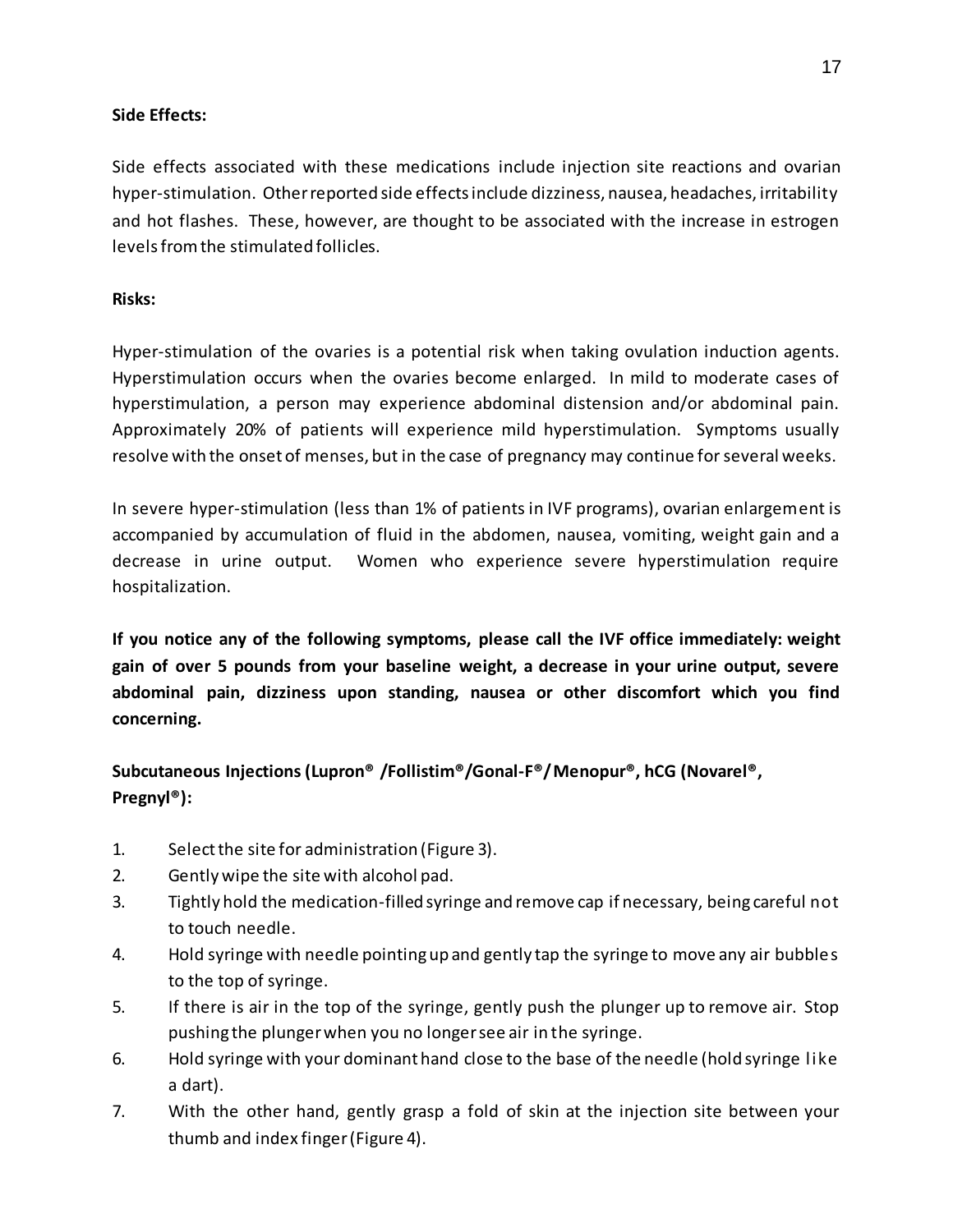- 8. Quickly insert needle into the fold of the skin all the way to the base of the needle.
- 9. Slowly push plunger to inject all of the contents in the syringe.
- 10. Withdraw needle and place in sharps container.
- 11. If there is any bleeding at the injection site, place a dry cotton ball or bandage over site and apply gentle pressure for 1-5 minutes.



#### **Intramuscular Injections (Progesterone):**

#### **Drawing up the medication:**

- 1. Wash your hands
- 2. Flip off plastic lid or metal tab on top of vial. Wipe the rubber stopper with an alcohol swab. This will be a multiuse vial with enough medication for 10 days. DO NOT REFRIGERATE
- 3. Use a 3 cc syringe with an 18-gauge, 1 ½ inch needle
- 4. Insert needle into the rubber stopper. Keep needle in the vial, turn vial upside down, keeping the needle below the fluid level and pull back on plunger, withdrawing 1 cc of liquid (liquid fills slowly). Flick syringe with finger to force air to surface, then push up plunger to expel air.
- 5. After drawing up the medication, change to the 22 gauge 1  $\frac{1}{2}$  inch needle for injection.
- 6. Follow instructions for intramuscular injection.

#### **Injecting the medication:**

- 1. Cleanse the injection site with alcohol. Wait a few seconds until alcohol has dried on skin. Remove cap from needle.
- 2. Spread the skin, and insert the needle at a 90-degree angle into the skin as far as it will go.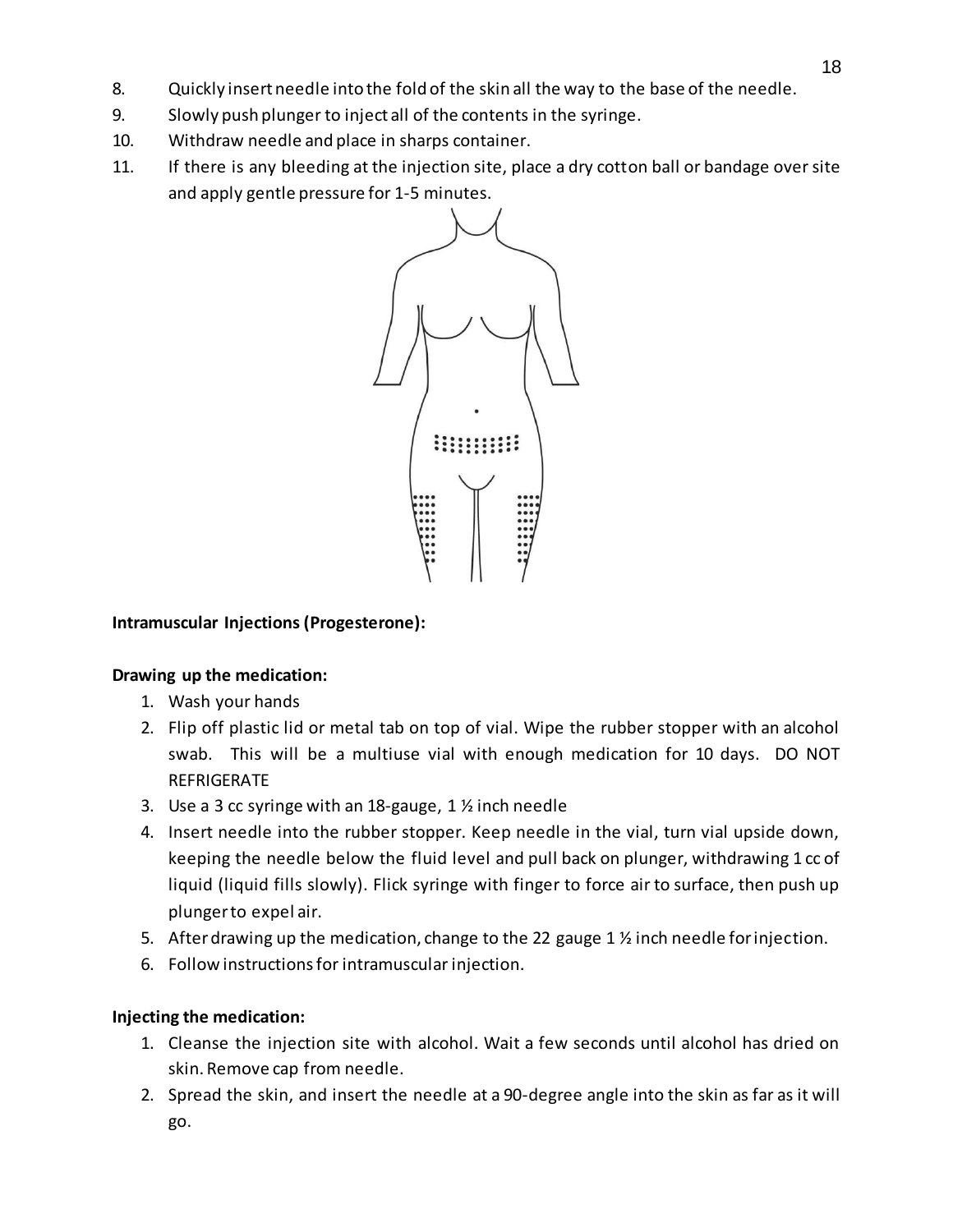- 3. Anchor the syringe with your free hand. Pull back slightly on the plunger; if you see blood return, remove the needle and re-inject in an alternate site.
- 4. If there is no blood return, inject medication slowly.
- 5. Withdraw the needle at the same angle at which it was inserted. Apply pressure at the injection site with gauze or tissue.
- 6. Dispose of used needle and syringes carefully in an approved sharps container.
- 7. Alternate sides with each daily injection.
- 8. Massage the injection site and use a heating pad for 20 minutes after the injection to help with absorption into the muscle.



## **PRE-RETRIEVAL INSTRUCTIONS**

You will be scheduled for egg retrieval approximately 36 hours after your trigger injection. Egg retrieval will take place in the morning, and it is imperative that you arrive at your designated time so as not to delay the start of your procedures or those who may come after you. You will be told by our staff at what time to report to the CFEM Minor Surgical Procedure Suite. Below are instructions to follow prior to your retrieval.

The night before egg retrieval:

- 1. Eat a good supper and have a late night snack
- 2. Abstain from intercourse
- 3. Do not eat or drink anything after midnight.

The morning of egg retrieval:

- 1. Remove any make-up, hair pins, jewelry, or contact lenses
- 2. No perfume (deodorant is ok)
- 3. Do not eat or drink anything after midnight
- 4. Arrive in the CFEM Minor Procedure Suite at the designated time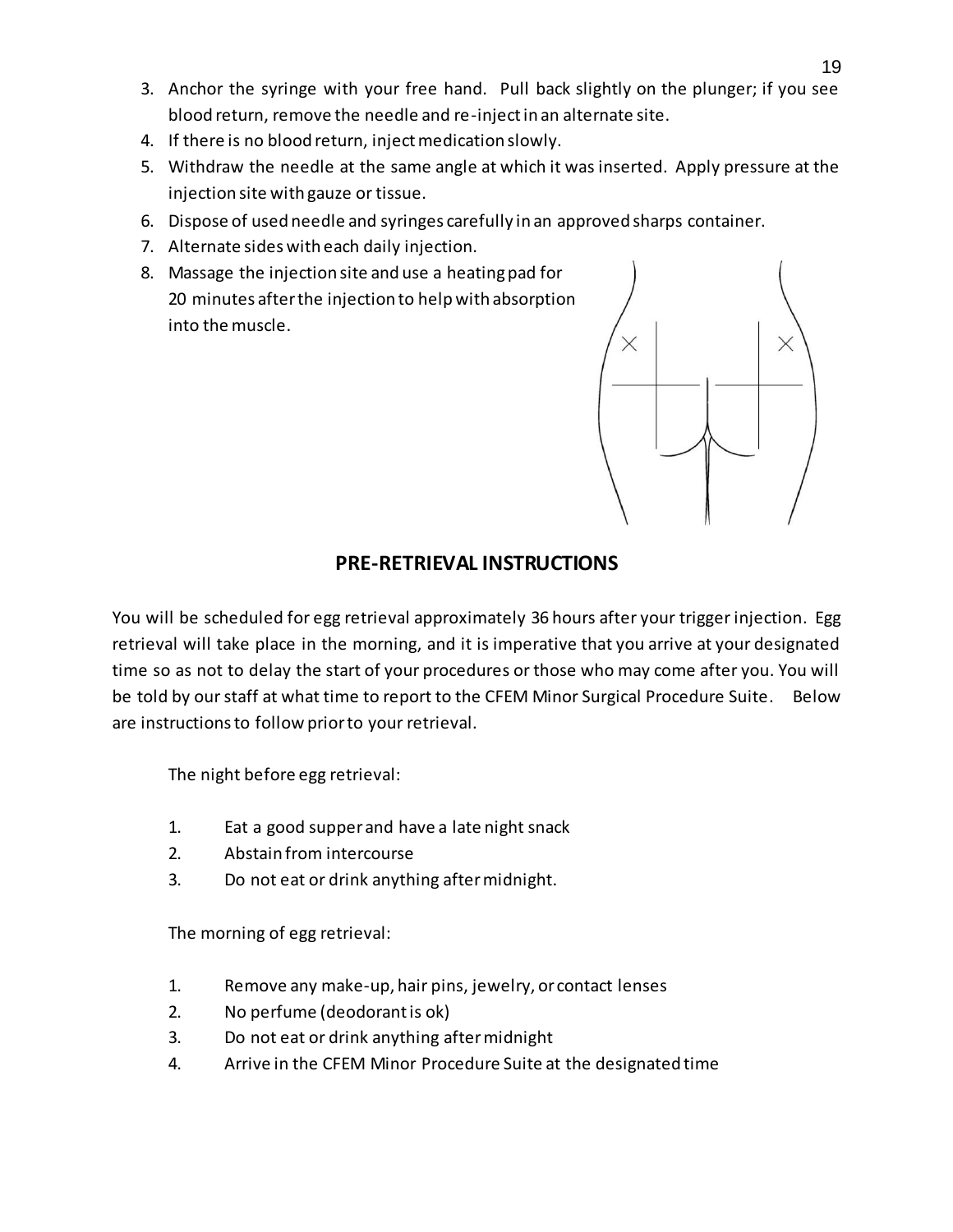#### **THE DAY OF EGG RETRIEVAL**

On the day of egg retrieval you will be asked to report to the CFEM Minor Procedure Suite. You will be given a place to store your clothing. The nurse anesthetist will talk with you and discuss your sedation at that time. An IV will also be placed in your arm, and pre-operative vital signs will be taken. The lab will tell your partner where and when to go to collect his semen specimen, if using fresh semen.

Once all the pre-operative work has been completed, you will be wheeled to the procedure room and transferred to the procedure table. The nurse anesthetist will begin to administer your sedation. You will be breathing on your own throughout the procedure, and may require supplemental oxygen. You will be draped with sterile sheets and towels. The doctor will then clean your vagina with a sterile solution.

Once the vagina has been thoroughly cleaned, the doctor will insert the vaginal ultrasound probe. Your doctor will then proceed to aspirate the follicles (fluid filled sacs containing the eggs). Lab personnel will be present for identification of the eggs. After all the follicles have been drained, the nurse anesthetist will begin to withdraw your sedation.

You will then be transferred to the recovery room where you will stay for approximate ly 30 minutes. **You must be accompanied by an adult over the age of 18 in order to be discharged.**  Your physician will meet with you before you are discharged to review your post-operative instructions and precautions.

#### **After Your Egg Retrieval**

Following the egg retrieval, you may experience some abdominal soreness, vaginal spotting, nausea and/or vomiting. These symptoms should resolve within a couple of days. **However, you should call the doctor if you experience excessive bleeding, difficulty breathing, severe pain, dizziness, or develop a fever. You may take Tylenol as needed for pain relief. If you are a candidate for a fresh embryo transfer, DO NOT TAKE Ibuprofen/Aleve/Motrin. If you are planning to freeze your embryos and proceed with an FET in a subsequent month, you can use Ibuprofen/Aleve/Motrin products as needed.** 

#### **EMBRYO TRANSFER**

The embryologist will call the day after your egg retrieval to discuss your fertilization results. If you are a candidate for a fresh transfer, this will take place 5 days after egg retrieval. This decision will be determined by the lab director and your physician. If you are not a candidate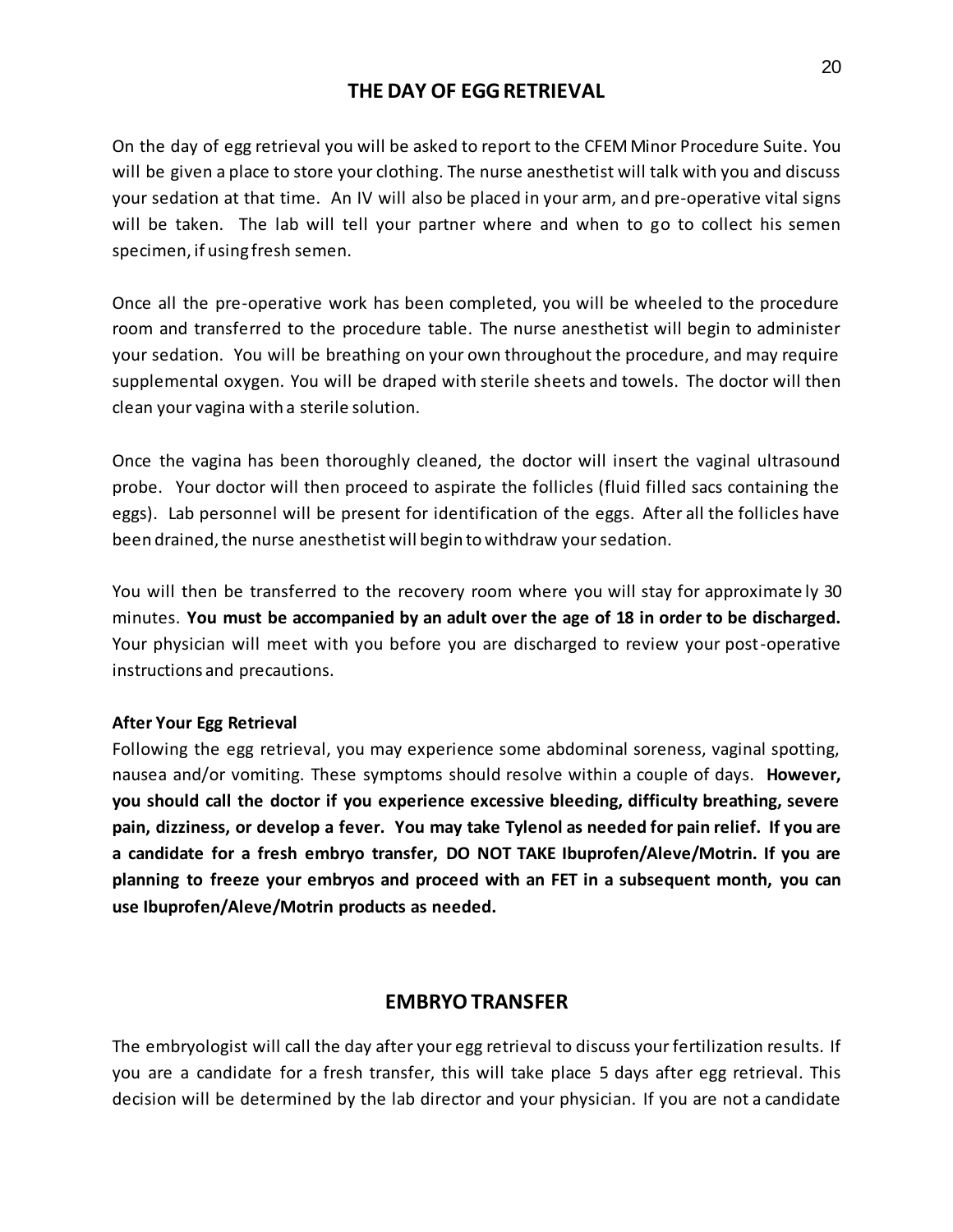for a fresh transfer, or you are planning for PGT, you will receive an update on day 6 of embryo development regarding embryo biopsy and embryo cryopreservation.

The Embryo Transfer does not require anesthesia. The procedure will be performed under ultrasound guidance with a full bladder. One hour before the procedure you should urinate to empty the bladder; then drink 24 ounces of fluids within 15-20 minutes to re-fill your bladder.

Prior to transfer, you will meet with the physician and embryologist to review embryo grading, quality and finalize the plan for embryo transfer. You will be escorted to the procedure room, asked to undress from the waist down, and draped with a sheet. The transfer will be performed using sterile procedure. The physician will place a speculum in the vagina. The vagina and cervix will be thoroughly cleansed before transferring the embryo(s). An abdominal probe will be placed on the abdomen so that the uterus can be visualized. The embryo(s) will be transferred into your uterine cavity via a catheter guided through your cervix.

You may feel some mild cramping during the transfer; however this should resolve once the catheter is removed. After the embryo(s) is transferred you will be asked to rest on the exam table for approximately 10-15 minutes.

#### **Implantation Support**

After the transfer, there are several things you can do to help the embryo have the best possible chance of implanting. The first is to continue any medications that you have been prescribed that support the uterine lining and help to maintain a pregnancy. These medications (which may include, but are not limited to Progesterone, Estrogen Pills, Estrogen Patches, and Aspirin) will be taken until the pregnancy test. If your pregnancy test is positive, you will continue all medications until 8-10 weeks gestation. It is recommended to continue prenatal vitamins. If you were instructed to take baby aspirin with your cycle, you should be prepared to continue until your OB/GYN advises you to stop.

Additionally, you'll be asked to do "couch rest" after the embryo transfer - take the day off, put your feet up and rest as much as possible (it is fine for you to walk and ride in a car). After the first 24 hours, patients should continue to take it easy for an additional three or four days. You can go back to work and lead your normal life, but strenuous exercise, chores, and even sexual relations should be avoided. Anything that causes uterine contractions could affect the implantation process.

#### **Pregnancy Test**

Your quantitative hCG "pregnancy test" will be scheduled 8 days after your day 5 transfer, or 10 days after your day 3 transfer. Please note that these tests are not done on the weekends.

As tempting as it is, fertility patients are advised not to use home pregnancy tests. Home pregnancy tests can render false results for fertility patients, either negative or positive. A false positive can result because hCG is given to "trigger" ovulation and may remain in the blood and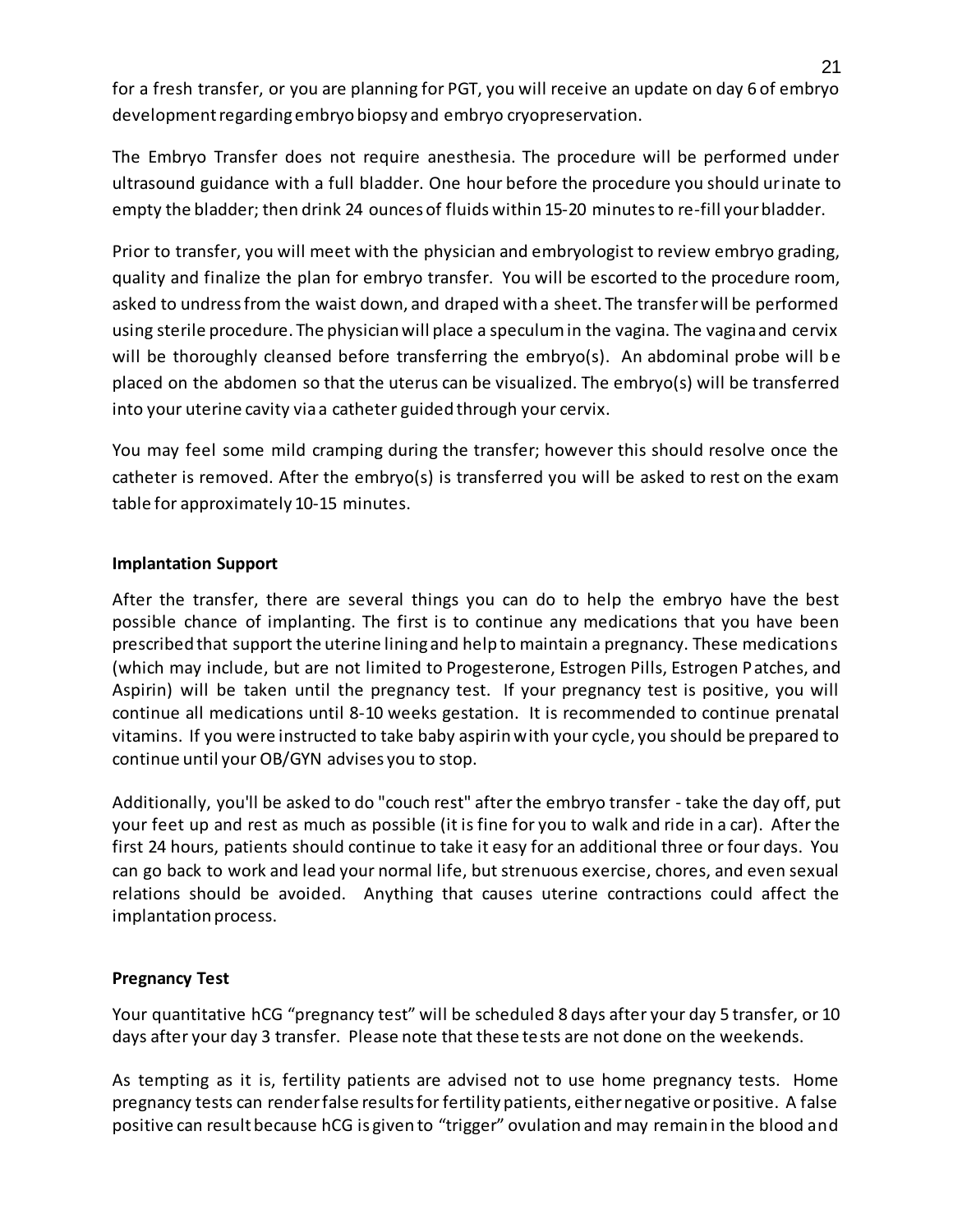a home pregnancy test cannot determine the difference between the two. A false negative might occur because a low level of hCG may be undetectable in a urine test despite a pregnancy starting.

#### **When the Test is Positive**

If your pregnancy test is positive, your doctor or nurse will tell you the hCG level that your test showed. The test result is stated as a number that indicates the level of hCG found in the blood. This number will increase fairly rapidly in healthy pregnancies, so multiple pregnancy tests will be ordered over the next several days to confirm the pregnancy is developing normally.

A blood hCG level over 50 is a good first result but many, many ongoing pregnancies start out with an hCG level below that number. You'll be asked to repeat the test in 2 to 4 days. The goal is to watch the trend of your hCG to confirm that it is rising appropriately.

If both blood tests indicate a healthy pregnancy, then a vaginal ultrasound wi ll be scheduled between 7-8 weeks gestation. At that time, your doctor will be looking for a gestational sac and fetal heart tones to confirm the pregnancy.

Most patients will continue to take hormone medications throughout this 8-10 week period to support the developing pregnancy. After a good confirmatory ultrasound at 7-8 weeks gestation, you will be released back to your regular OB/GYN to begin normal prenatal care.

#### **If the Results are Negative**

If you get a negative result on your pregnancy test, it's very disappointing. It's important to remember that you have a treatment plan with options for trying again. We will support you in every way we can.

We will start by instructing you to stop your medications and schedule a consultation with your doctor. At that time, you will discuss the details of your cycle, how you want to proceed, and any changes you might make to your protocol.

Some patients may start a new IVF cycle or FET cycle on their next menstrual cycle while others may have to wait a month or two longer. Patients should remember that not everyone is successful on their first cycle but that doesn't mean that success in subsequent attempts is impossible.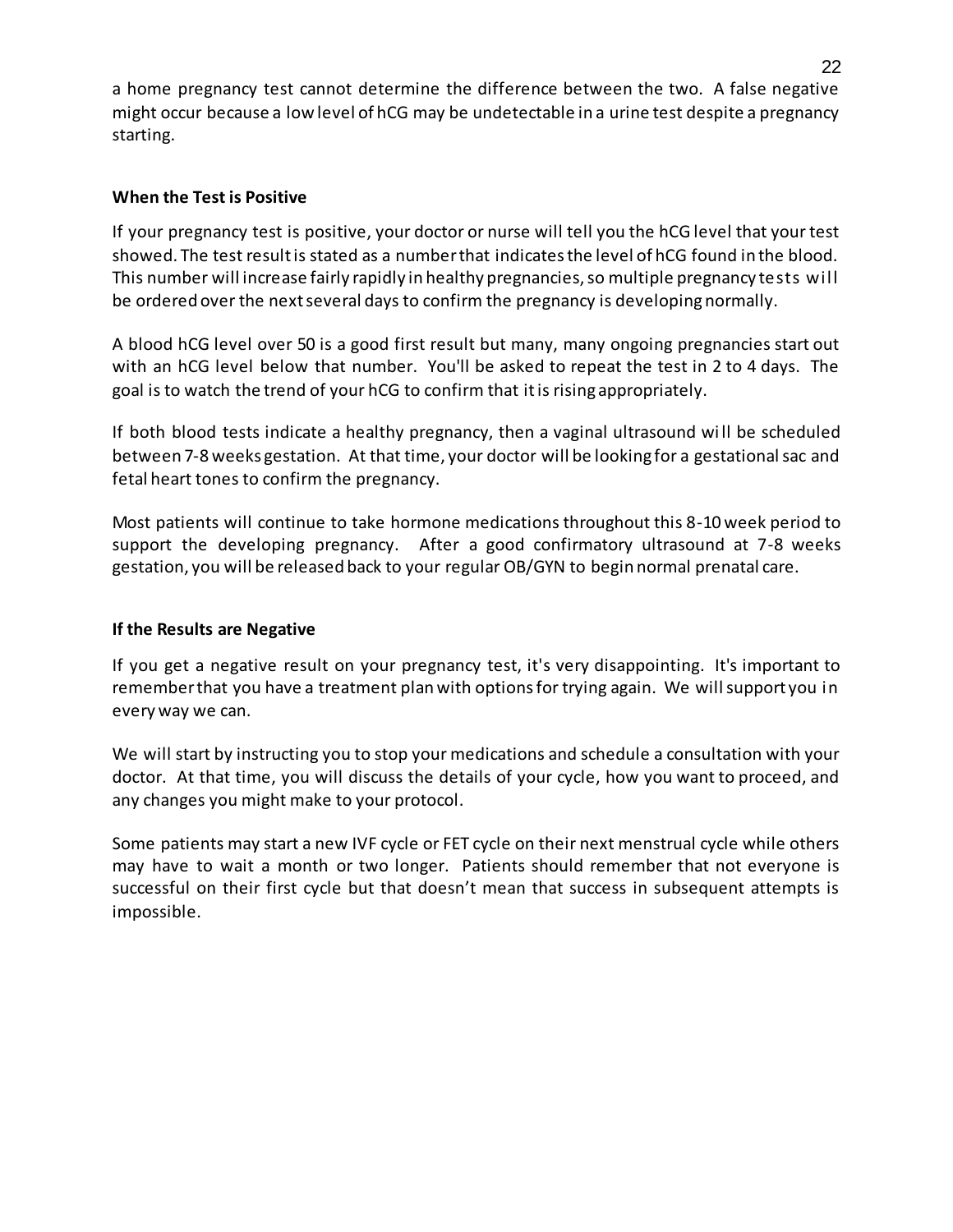## **PAYMENT POLICY**

IVF can be an expensive endeavor especially if you do not have insurance coverage. We make every effort to keep the IVF and associated procedures affordable options for infertility patients.

It has been the policy of Wake Forest University Physicians and North Carolina Baptist Hospital to require payment of elective procedures and therapies prior to the initiation of treatment. If you have insurance coverage for IVF, you may be asked to pay the portion your insurance does not cover before initiating treatment.

All couples are asked to call Patty Joyner, the Financial Counselor, to discuss payment of your IVF cycle. If you do not have insurance coverage for IVF, you will be asked to pay the cost of the cycle prior to beginning the stimulation medications. Patty Joyner will assist you with this process.